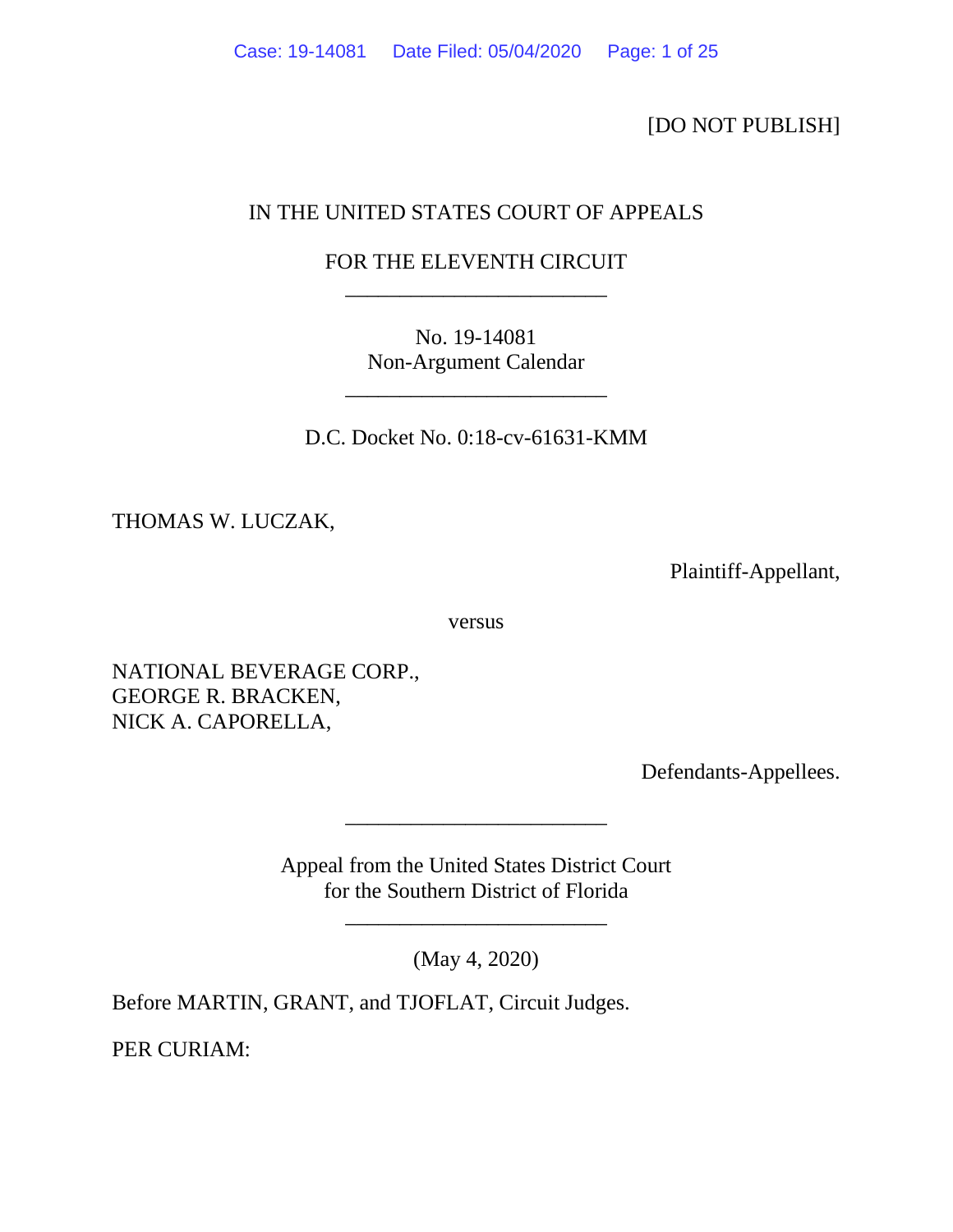Thomas W. Luczak, on behalf of himself and all others who bought or otherwise acquired securities of National Beverage Corp. ("National Beverage" or the "Company"), alleges securities fraud against National Beverage and two of its officers. The district court dismissed Luczak's complaint for failure to plead that any material misstatement or omission by the defendants violated § 10(b) of the Securities Exchange Act of 1934 (the "Exchange Act"). After careful consideration, we affirm in part and reverse and remand in part.

#### **I.**

# A. FACTUAL BACKGROUND

In reviewing the district court's decision to dismiss Luczak's amended complaint—which we refer to as the "complaint" unless otherwise specified—"we must accept the facts pleaded as true and construe them in a light favorable to [Luczak]." See Little v. City of North Miami, 805 F.3d 962, 964 (11th Cir. 1986) (per curiam).

National Beverage sells a portfolio of flavored beverage products, including LaCroix sparkling waters, throughout North America and the rest of the world. Its stock trades on the NASDAQ under the ticker symbol "FIZZ." National Beverage is a family-controlled corporation, with defendant Nick A. Caporella, the Company's CEO and Chairman, controlling 73.5% of the common stock. The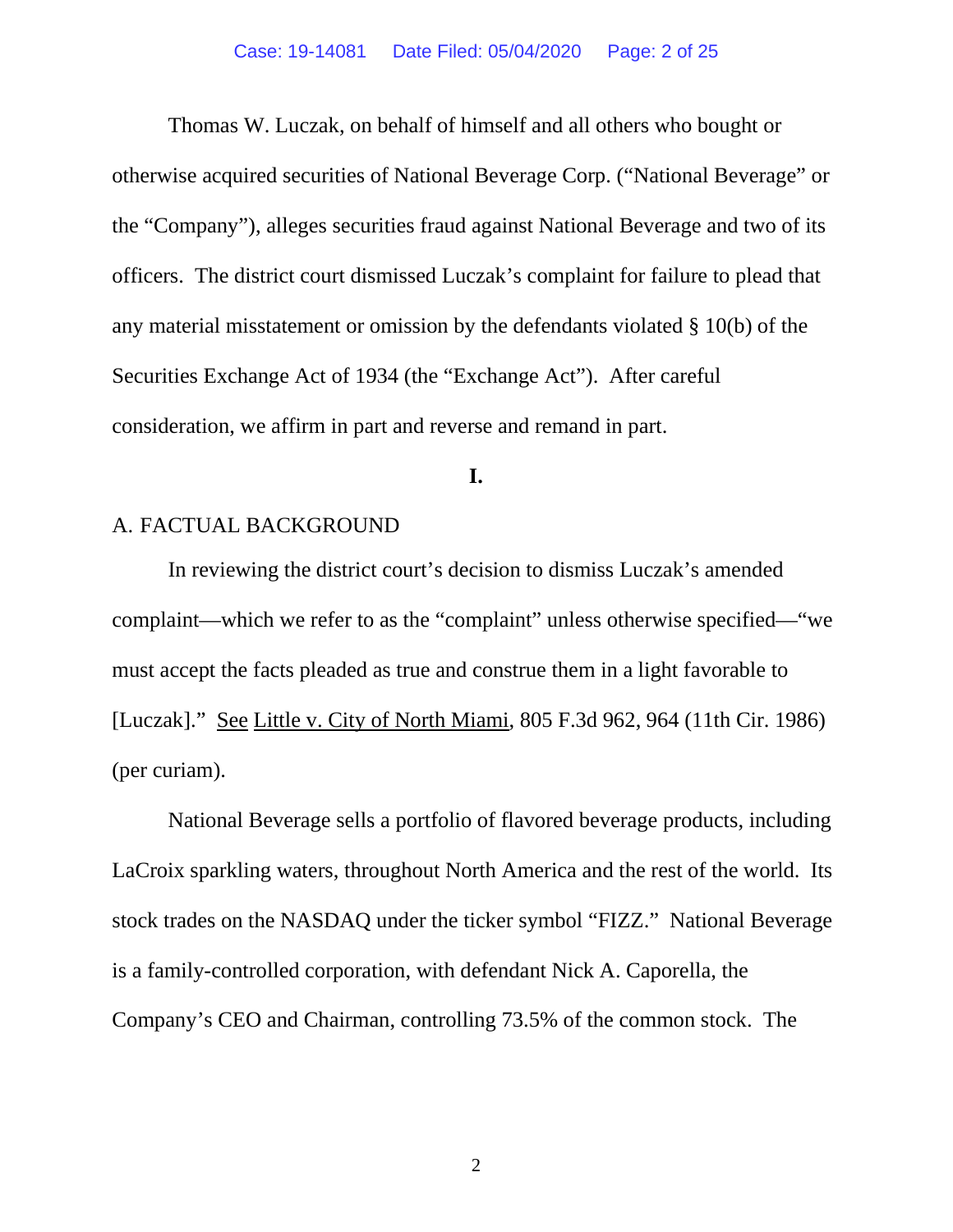other individual defendant, George R. Bracken, is National Beverage's Executive Vice President of Finance.

The asserted class period began on July 17, 2014, when National Beverage filed its annual report for the fiscal quarter and year ending May 3, 2014. From this point forward, the complaint alleges the defendants caused four materially false and misleading categories of statements to be made, two of which are relevant on appeal.

First, Luczak says National Beverage made misleading statements regarding velocity per outlet ("VPO") and velocity per capita ("VPC"), two sales metrics the Company purportedly touted as "an important measure of growth and sales." The complaint points to three mid-2017 press releases in which National Beverage discussed VPO and VPC in the context of positive sales. Luczak alleges these press releases falsely claimed VPO and VPC were unique or proprietary, and that the statements were intended to drive the Company's value up. On January 26, 2018, the SEC wrote to National Beverage asking the Company to explain VPO and VPC. National Beverage responded that VPO and VPC are "proprietary methods" but that the Company does not use them "to manage the overall executional side of [the] business." The SEC responded on March 23, noting inconsistency between this description of VPO and VPC with the Company's earlier statements in the press releases. The next day, National Beverage's share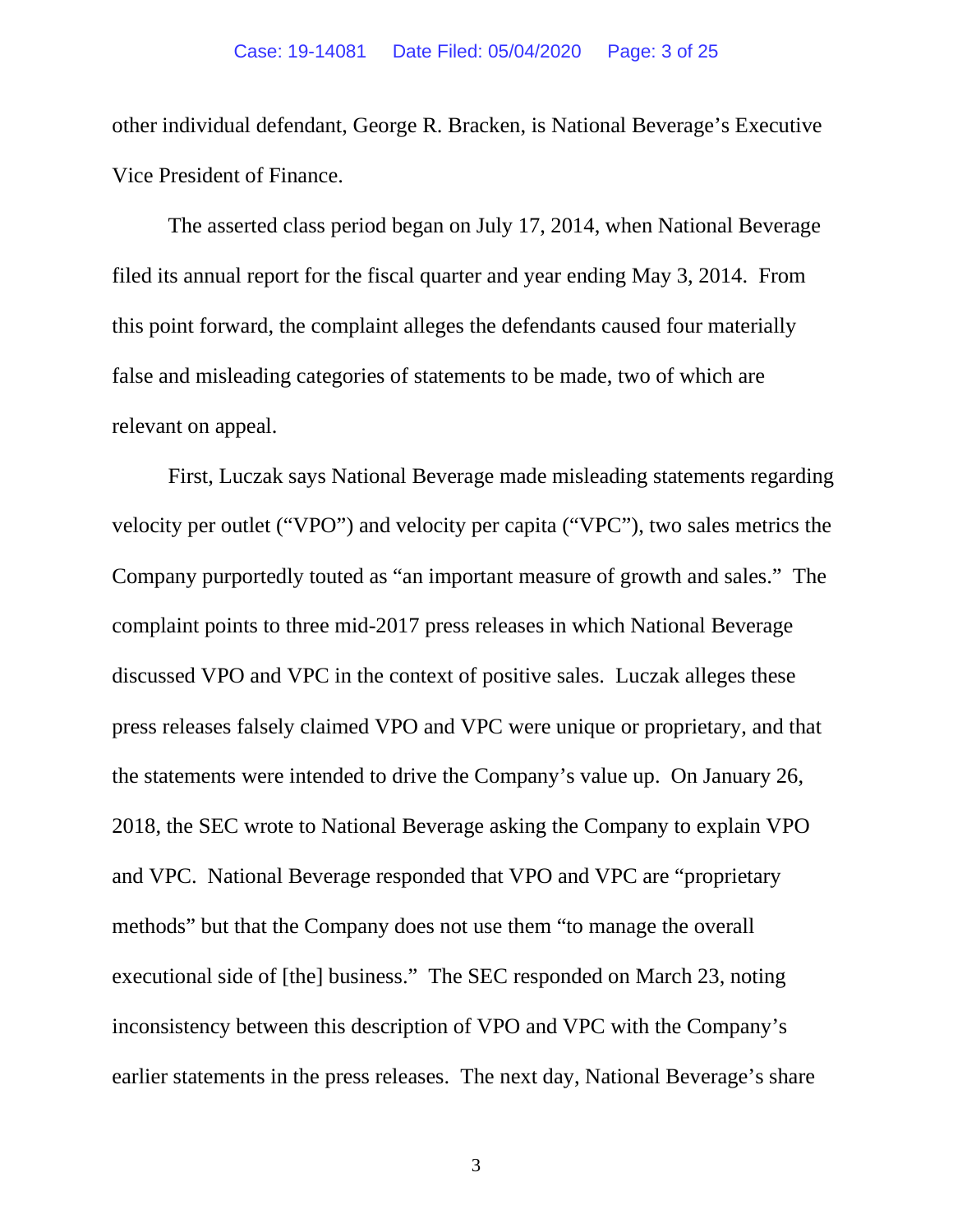price dropped \$4.82, closing at \$82.83. On June 26, the Wall Street Journal published an article detailing exchanges between the SEC and National Beverage. The article said that "National Beverage declined to provide the requested figures" regarding these metrics to the SEC. The next day, the Company's share price dropped \$9.75, closing at \$100.19. This allegation is referred to as the "VPO/VPC" claim.

Luczak also says that National Beverage failed to disclose that Caporella engaged in a pattern of sexual misconduct between 2014 and 2016. National Beverage's code of ethics, which the Company referred to in its 2014, 2015, and 2016 Form 10-Ks, says "[a]ny type of harassment, whether of a racial, sexual, or other nature, is absolutely prohibited." However, Luczak says this was not true. He points to a July 3, 2018 article in the Wall Street Journal, which reported that two private-jet pilots accused defendant Caporella of inappropriately touching them during more than 30 trips between 2014 and 2016. Over the two trading days after these allegations were reported, National Beverage's share price fell \$2.90, or 2.64%. This allegation is referred to as the "sexual harassment" claim.1

<sup>&</sup>lt;sup>1</sup> Luczak also alleged that National Beverage violated generally accepted accounting principles by failing to disclose "the Company's vulnerability from its outsized concentration of revenues in LaCroix"; and that various National Beverage statements concerning the natural ingredients in LaCroix were fraudulent because "LaCroix was not 100% natural as the Company had claimed." The district court dismissed the claims based on these allegations. Luczak does not challenge their dismissal on appeal.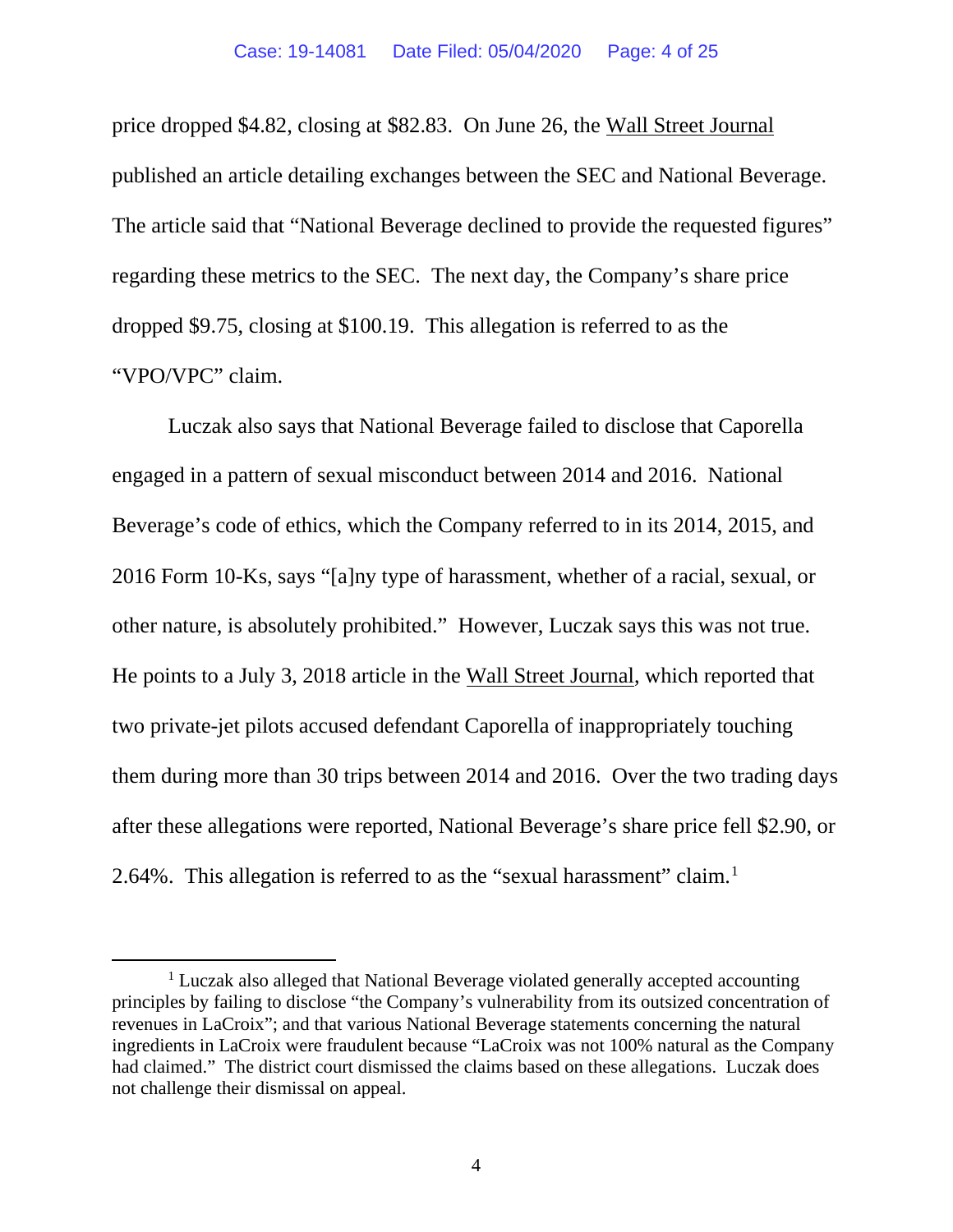#### B. PROCEDURAL HISTORY

Luczak filed his original complaint on July 17, 2018. On October 12, 2018, the district court granted Luczak's motion for appointment as lead plaintiff and approval of class counsel. Luczak then filed an amended complaint on November 2, 2018. In his amended complaint, Luczak seeks to hold all defendants liable for violations of § 10(b) of the Exchange Act, 15 U.S.C. § 78j(b), and Rule 10b-5 promulgated thereunder, 17 C.F.R. § 240.10b-5(b). He also seeks to hold Bracken and Caporella liable under § 20(a) of the Exchange Act, 15 U.S.C. § 78t(a).

A month later, the defendants moved to dismiss the complaint. The defendants urged the court to dismiss Luczak's claims for failure to allege falsity, scienter, and loss causation, all of which are elements of a Rule 10b-5 claim. The defendants also claimed Luczak lacks standing because he has not alleged a personal loss and that he cannot bring claims based on misrepresentations made before his first purchase or after his last purchase of Company shares.

The district court granted the motion to dismiss. See Luczak v. Nat'l Beverage Corp., 400 F. Supp. 3d 1318, 1333 (S.D. Fla. 2019). First, the court rejected the defendants' arguments as to standing. However, the court dismissed the entirety of the complaint for failure to state a claim. Relevant to this appeal, the court dismissed both the VPO/VPC and sexual harassment claims for failure to allege loss causation. In light of the court's dismissal of Luczak's claims for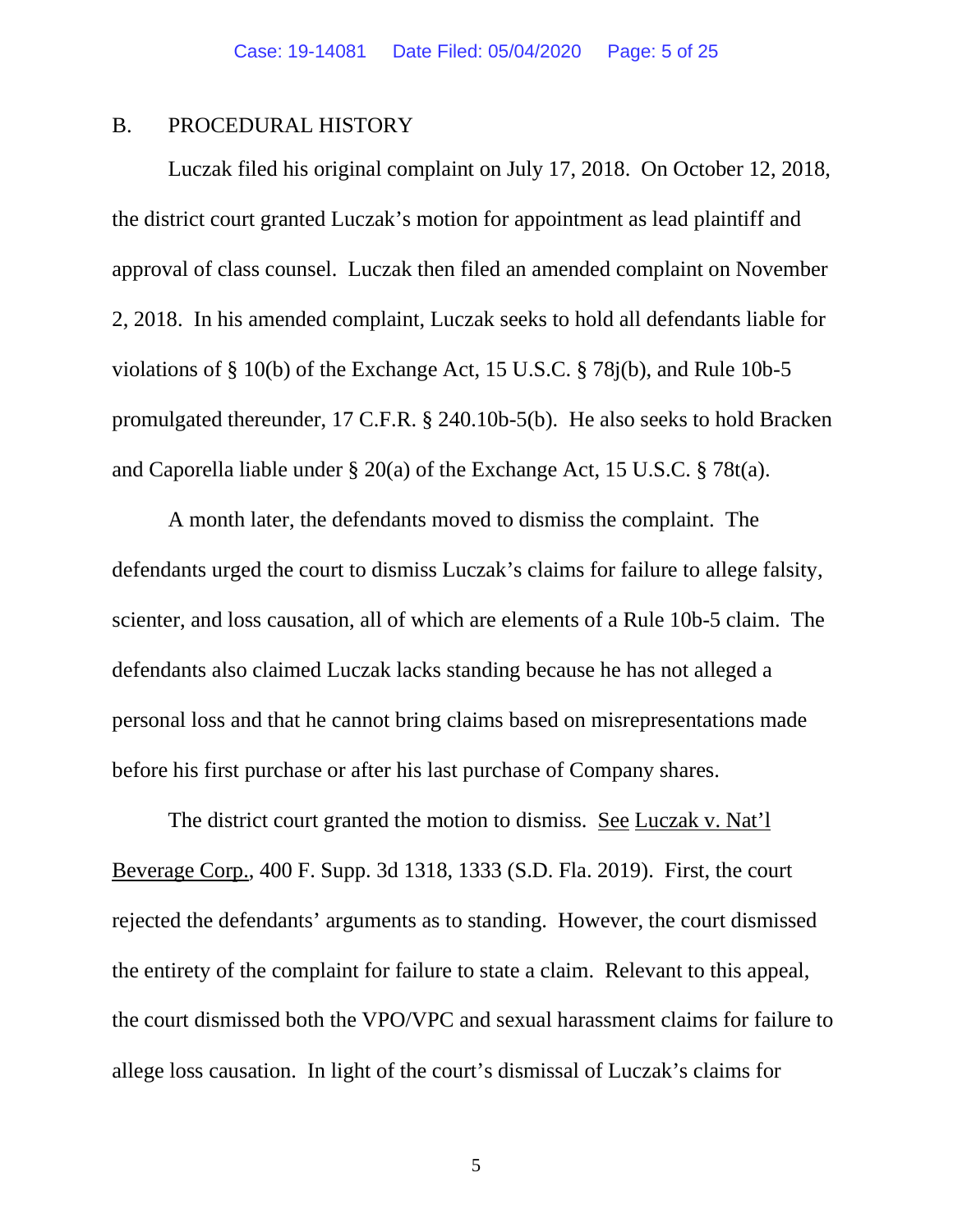"primary liability under § 10(b)," it dismissed his "secondary" claims under  $§$  20(a) as well.

#### **II.**

# A. THE EXCHANGE ACT

Section 10(b) of the Exchange Act prohibits the "use or employ, in connection with the purchase or sale of any security . . . [, of] any manipulative or deceptive device or contrivance in contravention of such rules and regulations as the [SEC] may prescribe as necessary or appropriate in the public interest or for the protection of investors." 15 U.S.C. § 78j(b). One such rule, Rule 10b-5, makes it unlawful for "any person," in connection with the purchase or sale of a security, "[t]o make any untrue statement of a material fact or to omit to state a material fact necessary in order to make the statements made, in the light of the circumstances under which they were made, not misleading." 17 C.F.R. § 240.10b-5(b). There is an implied private right of action for investors under Rule 10b-5. Carvelli v. Ocwen Fin. Corp., 934 F.3d 1307, 1317 (11th Cir. 2019).

To state a claim for securities fraud under Rule 10b-5, a plaintiff must allege:

(1) a material misrepresentation or omission; (2) made with scienter; (3) a connection with the purchase or sale of a security; (4) reliance on the misstatement or omission; (5) economic loss; and (6) a causal connection between the misrepresentation or omission and the loss, commonly called "loss causation."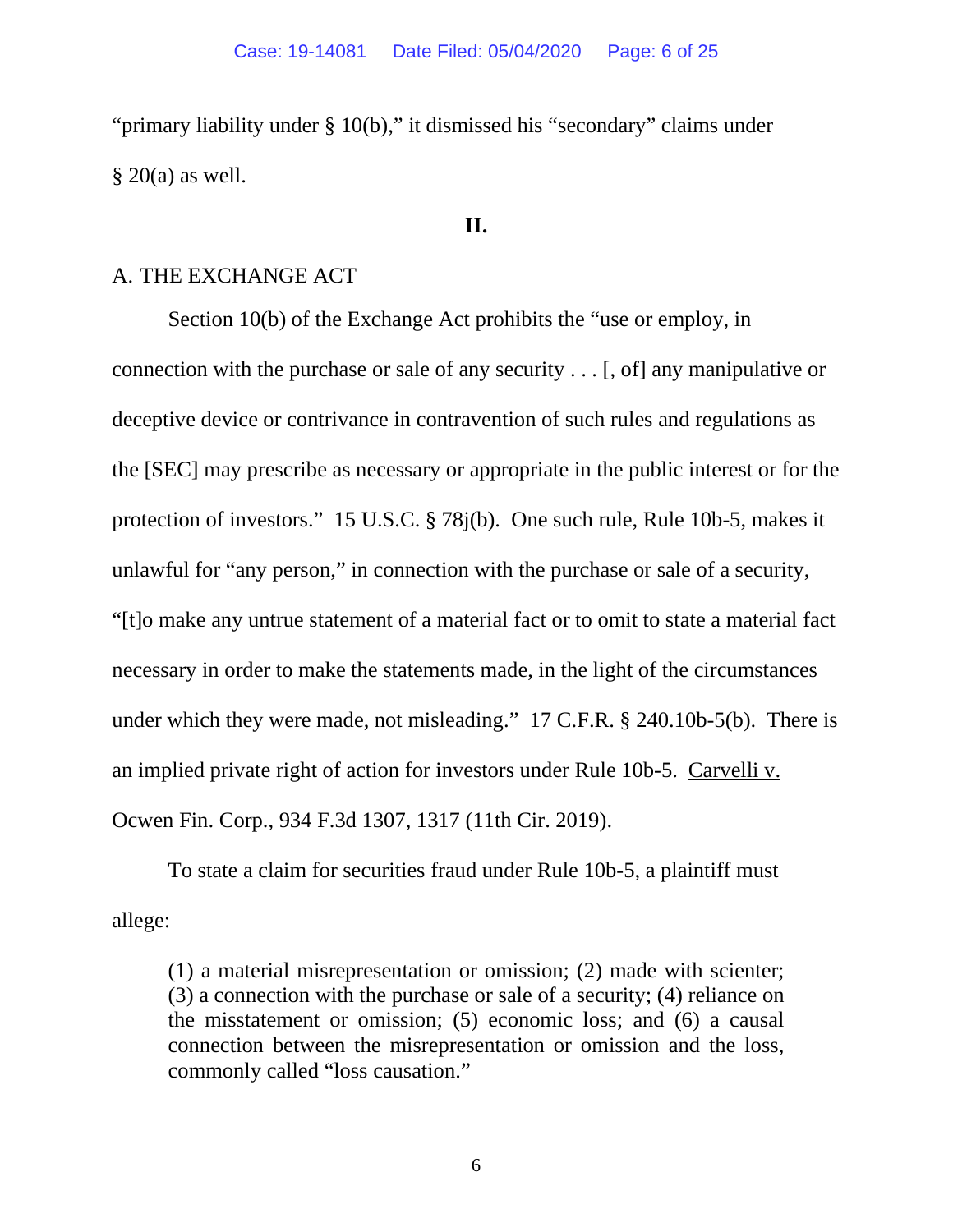Id. (quotation marks omitted). Luczak's allegations fall under the "fraud-on-themarket theory," which "allows us to presume 'that an investor relies on public misstatements whenever he buys or sells stock at the price set by the market.'" Local 703, I.B. of T. Grocery & Food Emps. Welfare Fund v. Regions Fin. Corp., 762 F.3d 1248, 1254 (11th Cir. 2014) (quoting Erica P. John Fund, Inc. v. Halliburton Co., 563 U.S. 804, 811, 131 S. Ct. 2179, 2185 (2011)).

If a plaintiff cannot state a claim for securities fraud under § 10(b) and Rule 10b-5, his "control-person" claims under § 20(a) "necessarily fail as well." Mizzaro v. Home Depot, Inc., 544 F.3d 1230, 1255 (11th Cir. 2008).

## B. PLEADING REQUIREMENTS

"To survive a motion to dismiss, a claim brought under Rule 10b-5 must satisfy (1) the federal notice pleading requirements; (2) the special fraud pleading requirements found in Federal Rule of Civil Procedure 9(b); and (3) the additional pleading requirements imposed by the Private Securities Litigation Reform Act of 1995 ('PSLRA')." FindWhat Inv'r Grp. v. FindWhat.com, 658 F.3d 1282, 1296 (11th Cir. 2011) (citation omitted).

Under the federal notice pleading standards, a complaint must contain "a short and plain statement of the claim showing that the pleader is entitled to relief." Fed. R. Civ. P. 8(a)(2). "For purposes of this analysis, all well-pleaded facts are accepted as true, and the reasonable inferences therefrom are construed in the light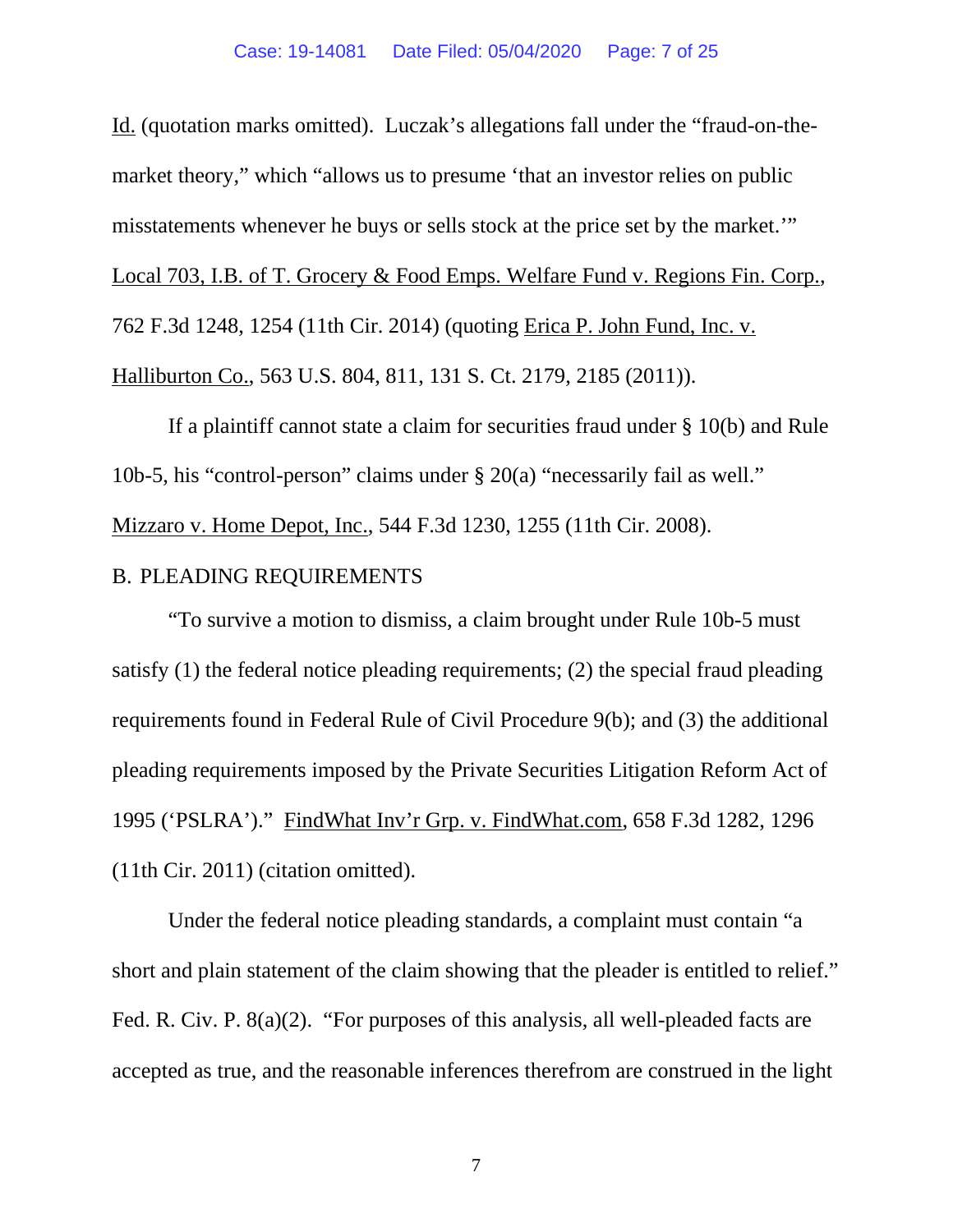most favorable to the plaintiff." FindWhat, 658 F.3d at 1296 (quotation marks omitted).

Under Rule 9(b), complaints alleging fraud or mistake "must state with particularity the circumstances constituting fraud or mistake," although "[m]alice, intent, knowledge, and other conditions of a person's mind may be alleged generally." Fed. R. Civ. P. 9(b). "While Rule 9(b) does not abrogate the concept of notice pleading, it plainly requires a complaint to set forth (1) precisely what statements or omissions were made in which documents or oral representations; (2) the time and place of each such statement and the person responsible for making (or, in the case of omissions, not making) them; (3) the content of such statements and the manner in which they misled the plaintiff; and (4) what the defendant obtained as a consequence of the fraud." FindWhat, 658 F.3d at 1296.

Finally, "[t]he PSLRA imposes additional heightened pleading requirements on Rule 10b-5 actions." Id. For Rule 10b-5 claims predicated on allegedly false or misleading statements or omissions, the PSLRA requires the complaint to "specify each statement alleged to have been misleading" and "the reason or reasons why the statement is misleading." 15 U.S.C. § 78u-4(b)(1). "[I]f an allegation regarding the statement or omission is made on information and belief," the complaint must "state with particularity all facts on which that belief is formed." Id.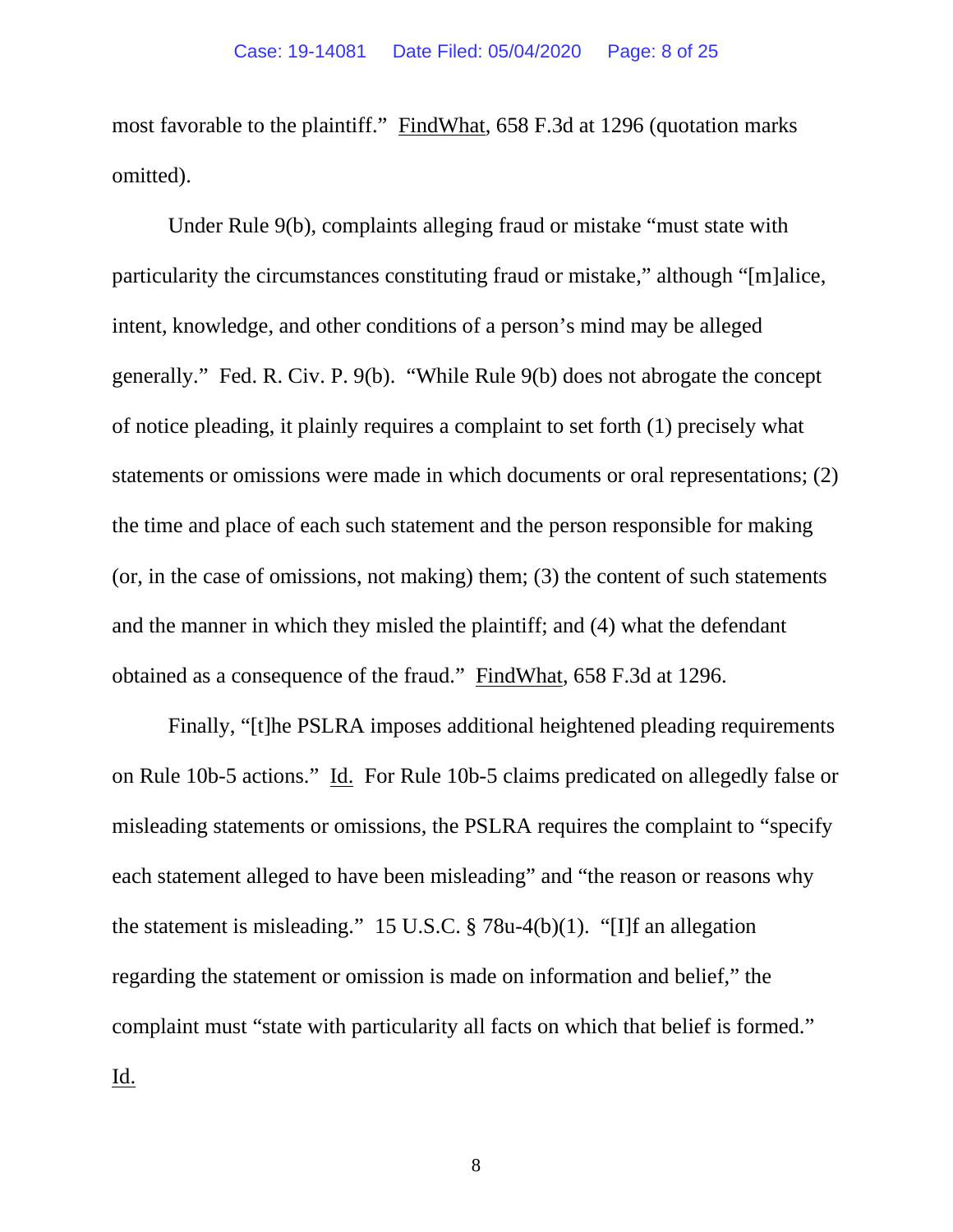Our circuit has never taken a position on whether the PSLRA's heightened pleading standards apply to allegations of loss causation. We need not resolve that question in this case because we conclude that Luczak has alleged loss causation with regard to his VPO/VPC claim even under the heightened pleading standards of Rule 9(b) and the PSLRA, although he has not alleged loss causation with regard to his sexual harassment claim even under Rule 8(a)(2)'s notice pleading requirement.

#### C. STANDARD OF REVIEW

We review de novo the dismissal of a securities fraud complaint for failure to state a claim. See Mizzaro, 544 F.3d at 1236; Levine v. World Fin. Network Nat'l Bank, 437 F.3d 1118, 1120 (11th Cir. 2006).

#### **III.**

This appeal primarily concerns the loss causation element. To show loss causation, "a plaintiff must offer proof of a causal connection between the misrepresentation and the investment's subsequent decline in value." Meyer v. Greene, 710 F.3d 1189, 1195 (11th Cir. 2013) (quotation marks omitted); see 15 U.S.C. § 78u-4(b)(4) (requiring the plaintiff to prove that the alleged act or omission "caused the loss for which the plaintiff seeks to recover damages"). The plaintiff must show that the defendant's fraud was the proximate cause of the alleged loss. See FindWhat, 658 F.3d at 1309. "However, the plaintiff need not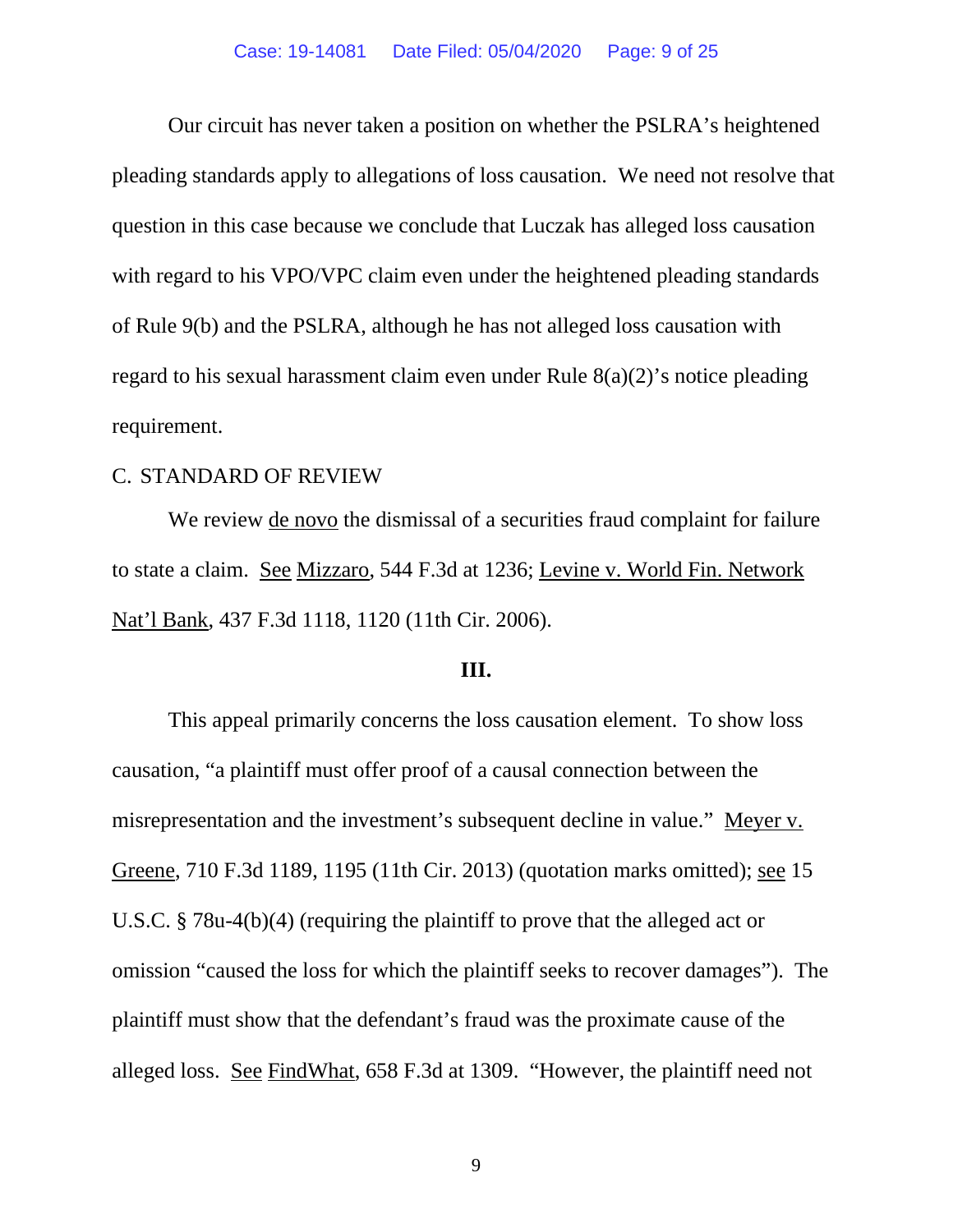show that the defendant's misconduct was the sole and exclusive cause of his injury; he need only show that the defendant's act was a substantial or significant contributing cause." Id. (quotation marks omitted) (quoting Robbins v. Koger Props., Inc., 116 F.3d 1441, 1447 (11th Cir. 1997)).

Although loss causation can be difficult to prove in fraud-on-the-market cases like this one, a plaintiff can demonstrate loss causation circumstantially by:

(1) identifying a "corrective disclosure" (a release of information that reveals to the market the pertinent truth that was previously concealed or obscured by the company's fraud); (2) showing that the stock price dropped soon after the corrective disclosure; and (3) eliminating other possible explanations for this price drop, so that the factfinder can infer that it is more probable than not that it was the corrective disclosure as opposed to other possible depressive factors—that caused at least a "substantial" amount of the price drop.

FindWhat, 658 F.3d at 1311–12 (footnote omitted). "A corrective disclosure can come from any source, and can take any form from which the market can absorb the information and react, so long as it reveals to the market the falsity of the prior misstatements." Id. at 1311 n.28 (alterations adopted) (citations and quotation marks omitted). Although a disclosure "need not precisely mirror the earlier misrepresentation" in order to have a corrective effect, "it must at least relate back to the misrepresentation and not to some other negative information about the company." Meyer, 710 F.3d at 1197 (quotation marks omitted). A corrective disclosure can be established by a single disclosure or a series of partial disclosures. Id.; see also Dura Pharms., Inc. v. Broudo, 544 U.S. 336, 342–43, 125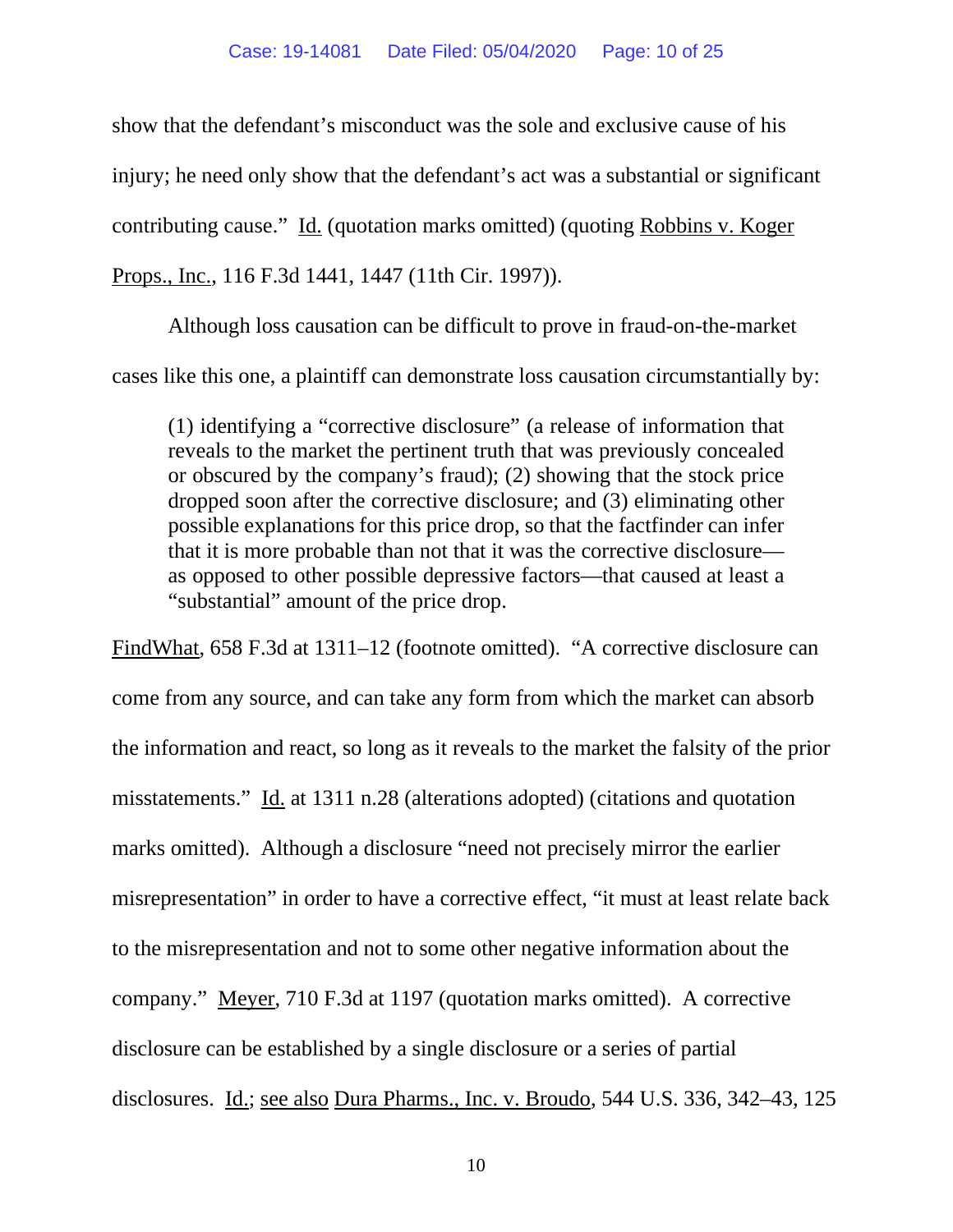S. Ct. 1627, 1631–32 (2005) (allowing for the possibility that the "relevant truth" regarding the defendant's actions could "leak out" through partial disclosures). In order to plead loss causation premised on a series of partial disclosures, the complaint "must state facts that show (1) those disclosures gradually revealed to the market the undisclosed truth about [the defendant's fraudulent practice], and (2) such disclosures resulted in the decline of [the defendant's] share price." Katyle v. Penn Nat'l Gaming, Inc., 637 F.3d 462, 472–73 (4th Cir. 2011); see Meyer, 710 F.3d at 1197.

We conclude Luczak has sufficiently alleged loss causation for his VPO/VPC claim but not his sexual harassment claim. Because he has also pled falsity, materiality, and scienter for the VPO/VPC claim, we reverse the district court's dismissal of that claim.

# A. VPO/VPC CLAIM

Luczak's allegations of loss causation for the VPO/VPC claim rely on two documents he says were partial corrective disclosures: the March 23, 2018 Letter from the SEC to National Beverage (the "March 23 letter"), and a June 26, 2018 article in the Wall Street Journal entitled "The SEC Has Had Its Own Questions About LaCroix" (the "June 26 article"). The district court concluded these documents were not corrective disclosures and dismissed the complaint for failure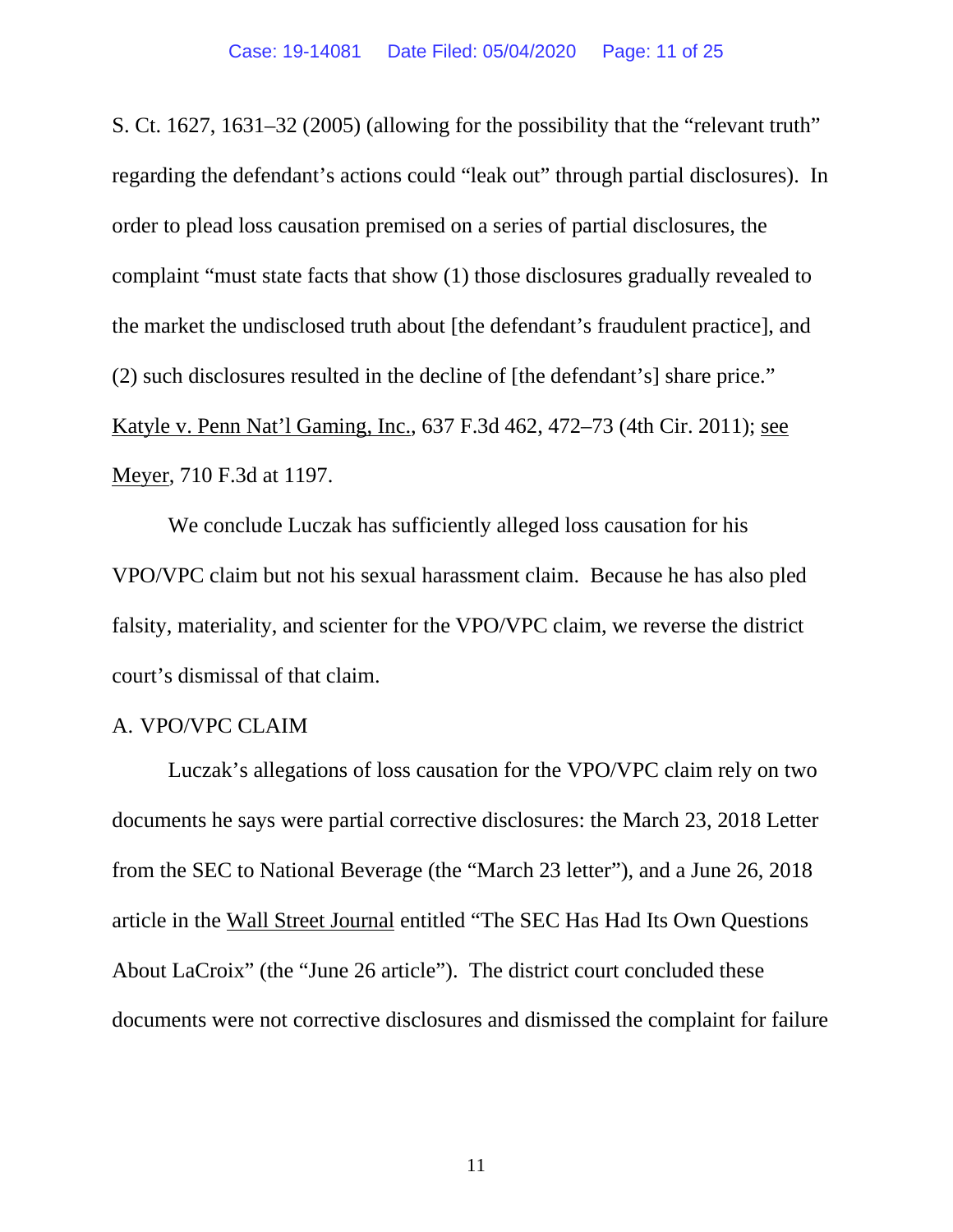to plead loss causation. We reverse that decision and reinstate Luczak's Rule 10b-5 claim premised on these allegations.

# 1. The March 23 Letter

VPO and VPC were brought to the SEC's attention in 2017, when National Beverage issued several press releases discussing how the Company "utilize[s] two proprietary techniques to magnify [VPO and VPC] and this creates growth never before thought possible." In January 2018, the agency asked National Beverage to "discuss[] . . . these measures" or explain why the Company did not believe disclosure of the basis for these metrics was necessary. National Beverage responded by refusing to disclose the basis for VPO and VPC, which it said were "proprietary methods." The Company also said these metrics "are used to establish goals for certain customers, but are not utilized to manage the overall executional side of [its] business." Then came the March 23 letter, in which the SEC said:

We note your response that the VPO and VPC metrics are not used to manage the execution side of your business and are not key performance indicators. However, we note the statement that you "utilize" two proprietary techniques to magnify these measures, which "creates growth never before thought possible." We also note the statement in your press release furnished May 8, 2017 that an "impressive VPO calculator that was reflected on the cover of our fiscal year 2015 Proxy is flashing solid green numbers as we bring FY2017 to a close." Please provide an expanded response that explains the VPO and VPC metrics and reconciles [these statements] with the statement that VPO and VPC are not utilized to manage your business and are not key performance indicators.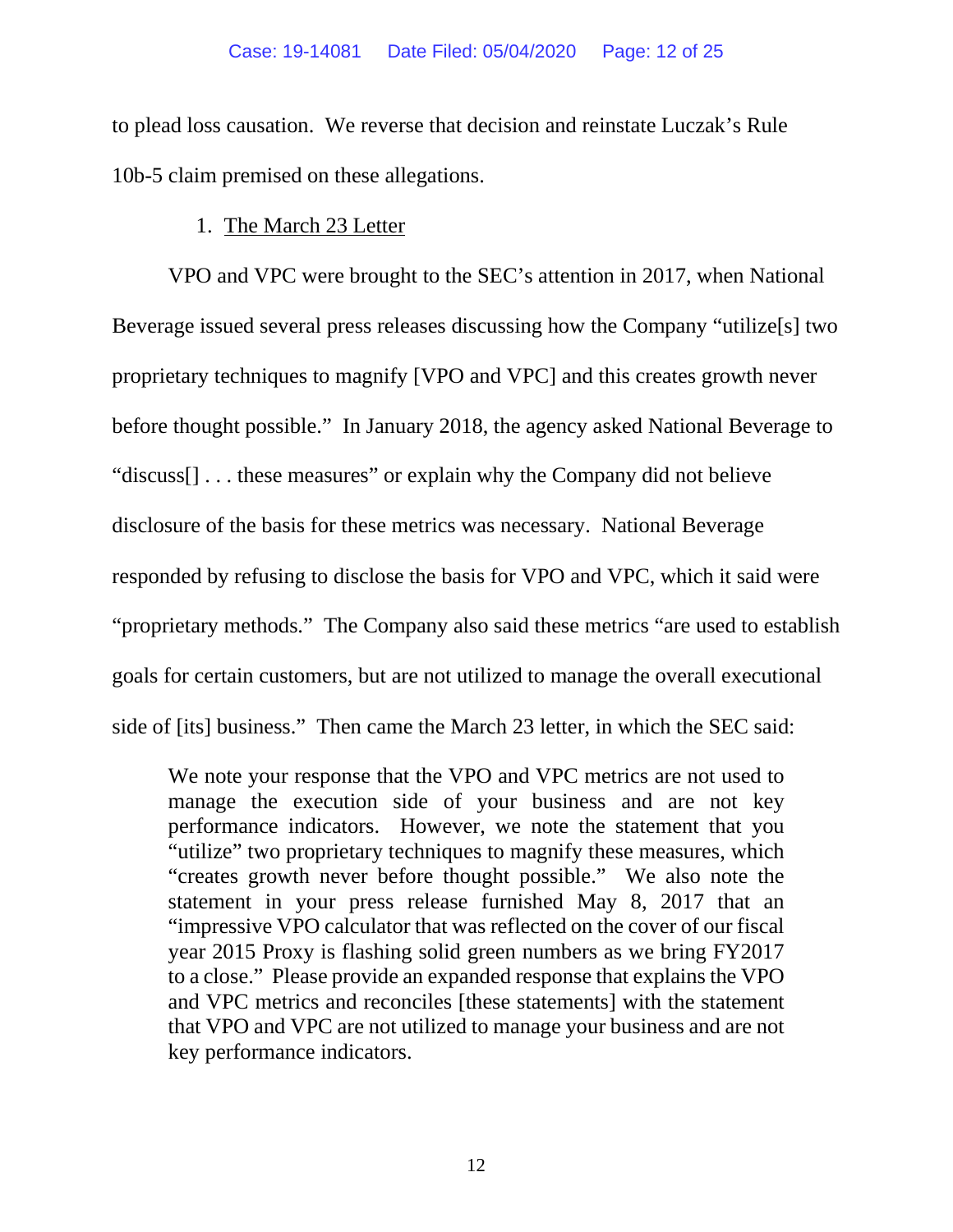Luczak says the March 23 letter was "the first time [the market learned] that the Company issued conflicting statements" regarding its VPO and VPC metrics "and that the SEC was still confused and inquiring into the issue." Luczak also says the March 23 letter informed the market "that the Company was failing to cooperate with the SEC."<sup>2</sup>

#### 2. The June 26 Article

The June 26 article discussed National Beverage's press releases and the public letters between the SEC and the Company. Most relevant to Luczak's claim of loss causation, the June 26 article contained the following line: "In correspondence with the agency disclosed in those filings, National Beverage declined to provide the requested [VPO/VPC] figures." According to Luczak, the June 26 article "provided the market with a full realization that Defendants' claims about the VPO and VPC metrics were misleading."

# 3. Loss Causation Analysis

The district court dismissed the VPO/VPC claim on the ground that neither the March 23 letter nor the June 26 article "reveal[ed] to the market the pertinent truth that was previously concealed or obscured by the company's fraud." Luczak, 400 F. Supp. 3d at 1330 (alteration in original) (quoting FindWhat, 658 F.3d at

 $2$  The district court assumed the truth of Luczak's allegation that the March 23 letter was public before the next trading day, as do we. See Dusek v. JPMorgan Chase & Co., 832 F.3d 1243, 1246 (11th Cir. 2016).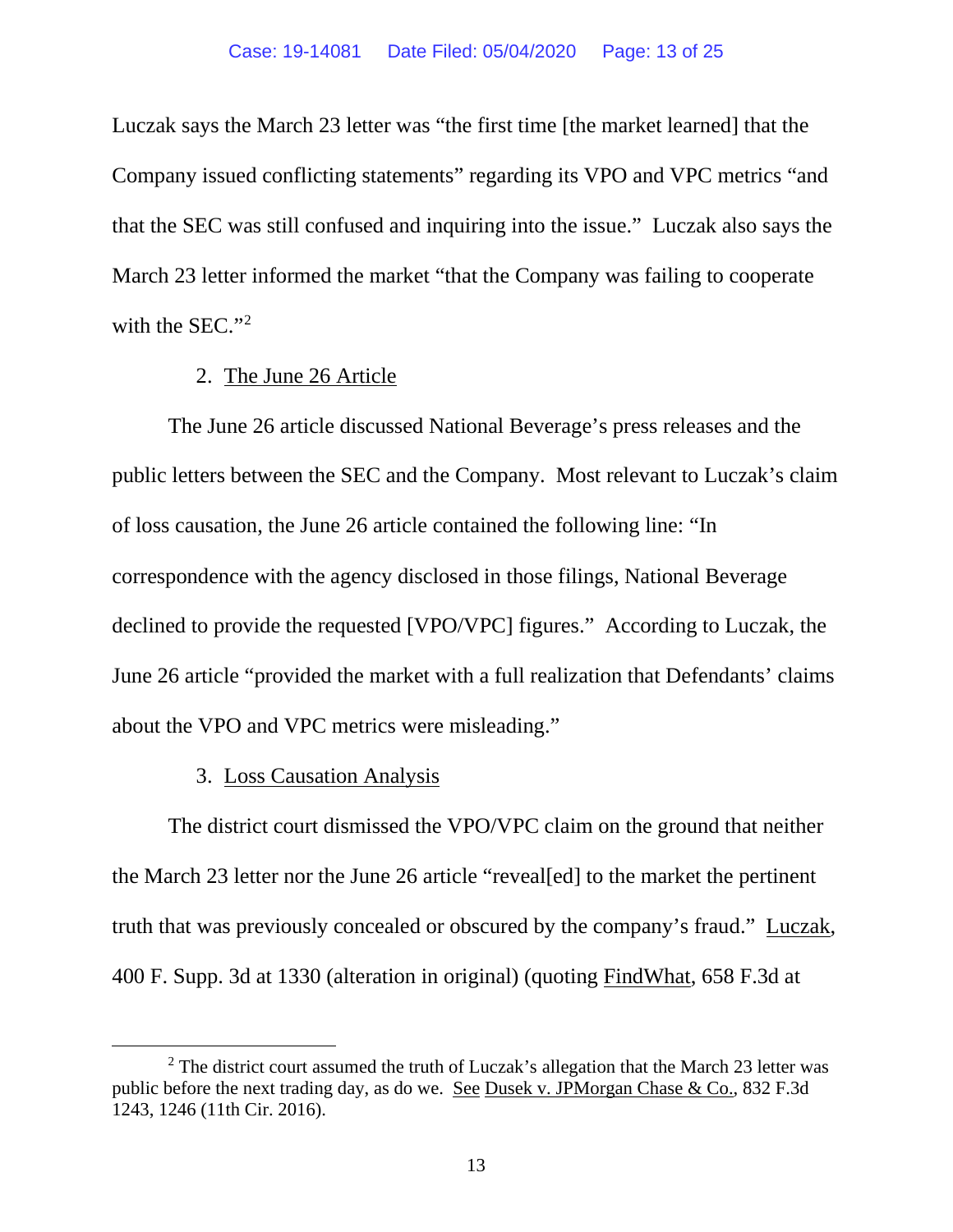1311). The court said the March 23 letter "merely confirms the SEC's already established doubt of the veracity of the relevant VPC/VPO statements." Id. at 1331 (alteration adopted and quotation marks omitted). The court also disagreed with Luczak's characterization of the March 23 letter as having "accused National Beverage of failing to cooperate" with the SEC. Id. The district court further rejected Luczak's use of the June 26 article as a corrective disclosure, saying Luczak does not allege the article contained any new information "beyond a summary of the already existing correspondence between National Beverage and the SEC." Id.

We first agree with Luczak that the district court failed to analyze his complaint as alleging a series of partial disclosures. The court erred in finding the March 23 letter could not serve as a corrective disclosure because "it does not constitute either 'proof of fraud' or 'proof of liability.'" Id. (quoting Sapssov v. Health Mgmt. Assocs., Inc., 608 F. App'x 855, 863 (11th Cir. 2015) (per curiam) (unpublished)). Luczak alleges the March 23 letter and the June 26 article cumulatively disclosed National Beverage's allegedly fraudulent practices. He does not therefore need to allege the March 23 letter alone shows proof of fraud. See Katyle, 637 F.3d at 472–73 (stating that a partial disclosure theory is established by showing that disclosures "gradually revealed to the market the undisclosed truth" about defendant's fraudulent practices).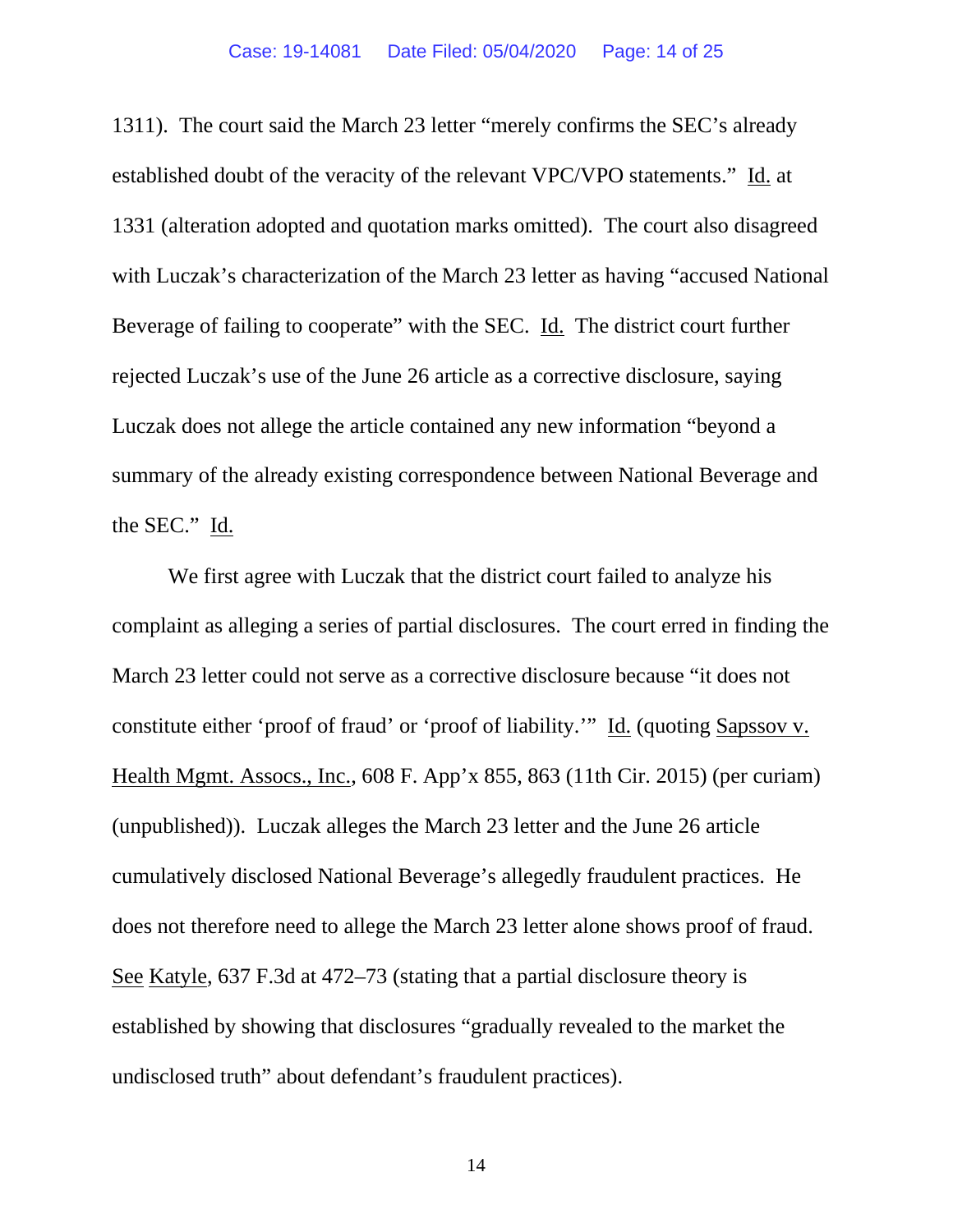The district court also erred in its separate analysis of both documents. Regarding the March 23 letter, it was improper for the court to reject Luczak's reading of the letter and find that "the SEC never accused National Beverage of failing to cooperate." Luczak, 400 F. Supp. 3d at 1331. While a court "is not bound to accept the truth of general allegations in a complaint where they are contradicted by specific factual details in attached exhibits," Michel v. NYP Holdings, Inc., 816 F.3d 686, 707 (11th Cir. 2016), no contradiction exists here. Before the March 23 letter, the SEC had already requested sales information and explained it was having difficulty "reconcil[ing]" the Company's previous statements with its most recent letter to the agency. Given this background, it was plausible for Luczak to construe the March 23 letter as showing National Beverage's "fail[ure] to cooperate with the SEC and refus[al] to give it the information requested regarding sales." The district court's reading of the March 23 letter was too narrow at this stage in the proceedings. This would be so even if Rule 9(b)'s heightened pleading standard applied, given that Luczak's allegations are sufficiently specific so as to "enable the [district] court to evaluate whether the necessary causal link exists." See Katyle, 637 F.3d at 471 (quotation marks omitted); see also Crawford's Auto Ctr., Inc. v. State Farm Mut. Auto. Ins. Co., 945 F.3d 1150, 1159 (11th Cir. 2019) (setting forth this circuit's standard for pleading under Rule 9(b)).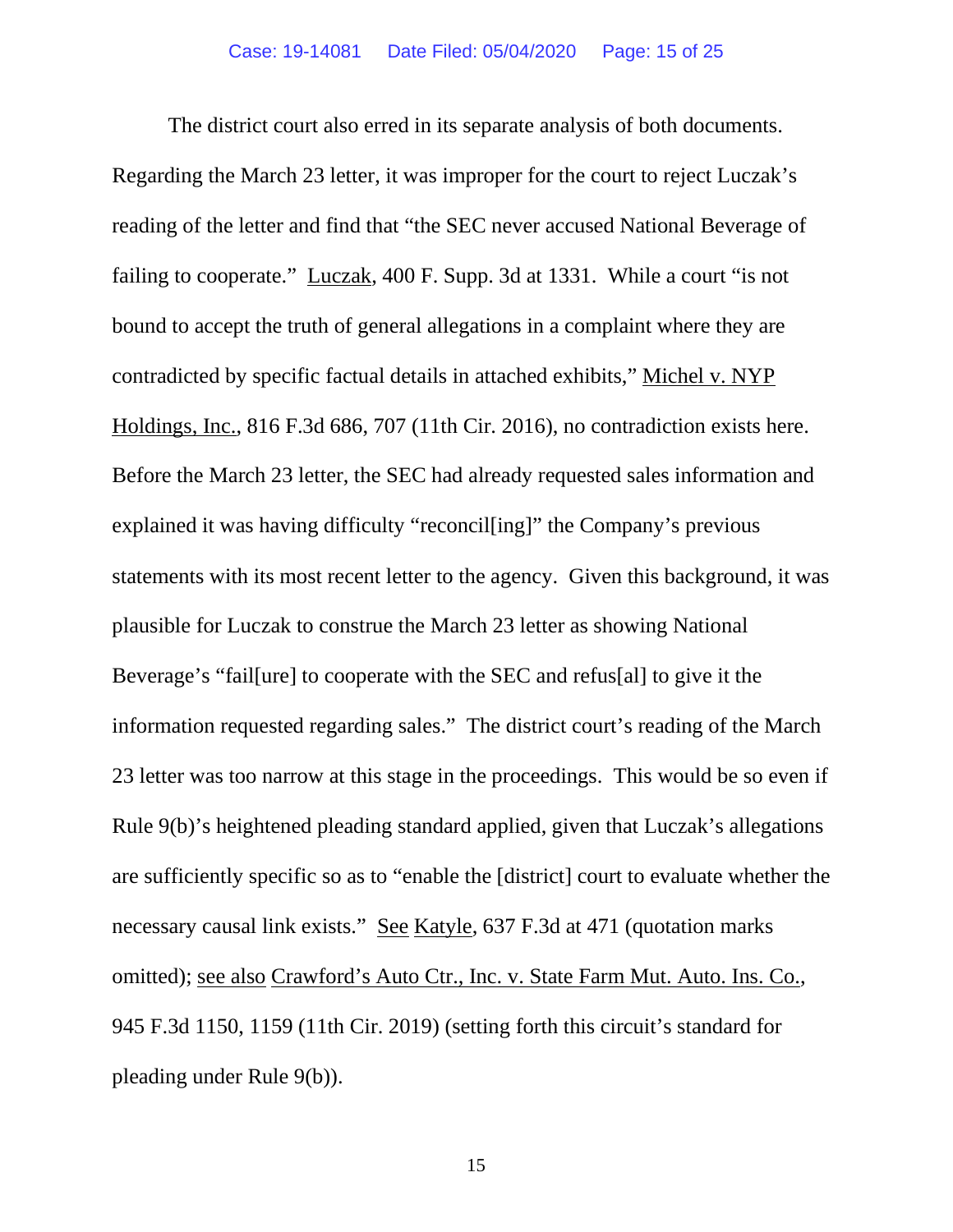Both the district court and the defendants characterize the June 26 article as a "mere[] summar[y] of the earlier correspondence between the Company and the SEC staff." Br. of Appellees at 19; see Luczak, 400 F. Supp. 3d at 1331. But this is not a fair reading of the article, nor of Luczak's allegations. As Luczak points out in the complaint, the article says only, "National Beverage declined to provide the requested figures." The June 26 article does not specify that this information was gleaned only from the March 23 letter, so the district court should not have drawn this conclusion. In addition, it is difficult to square the district court's contention that the March 23 letter does not show National Beverage's refusal to comply with SEC requests with the court's finding that the June 26 article only summarized the March 23 letter. The June 26 article does not specify to which "filings" it was referring. It was not proper for the district court to assume, at the motion to dismiss stage, that the June 26 article's use of the word "filings" meant the March 23 letter or any other public correspondence between the Company and the SEC.

Luczak's complaint alleges the defendants' fraudulent behavior leaked out through a series of partial disclosures, causing a drop in the stock price. Because we find Luczak pled loss causation for the VPO/VPC claim through a "corrective disclosure" theory, we need not reach his "materialization of the risk" argument.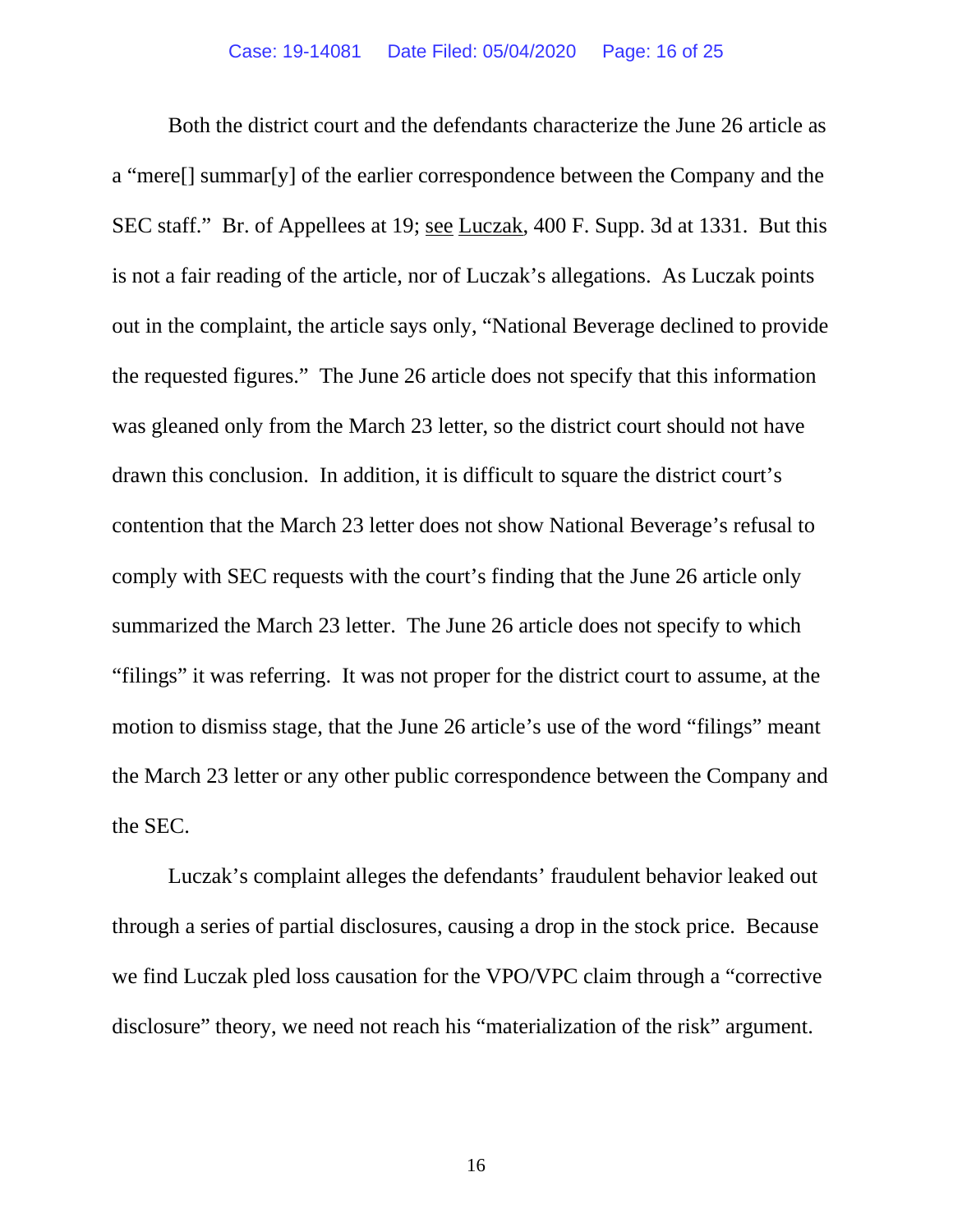#### 4. Other Elements

The district court dismissed Luczak's VPO/VPC claim for failure to plead loss causation. Because of this dismissal, the court did not analyze whether the VPO/VPC statements were materially misleading or made with scienter. The defendants urge us to affirm the district court on one of these alternative bases. We decline to do so.

#### *a. Overview*

"Rule 10b-5 prohibits not only literally false statements, but also any omissions of material fact 'necessary in order to make the statements made, in the light of the circumstances under which they were made, not misleading.'" FindWhat, 658 F.3d at 1305 (quoting 17 C.F.R. § 240.10b-5(b)). "A statement is misleading if in the light of the facts existing at the time of the statement a reasonable investor, in the exercise of due care, would have been misled by it." Id. (alterations adopted) (quotation marks omitted). A securities fraud plaintiff has the burden of showing an alleged misstatement was material. See SEC v. Morgan Keegan & Co., 678 F.3d 1233, 1249 n.20 (11th Cir. 2012) (per curiam). In addition, the plaintiff must "plead 'with particularity facts giving rise to a strong inference' that the defendants either intended to defraud investors or were severely reckless when they made the allegedly materially false or incomplete statements." Mizzaro, 544 F.3d at 1238 (quoting 15 U.S.C. § 78u-4(b)(2)).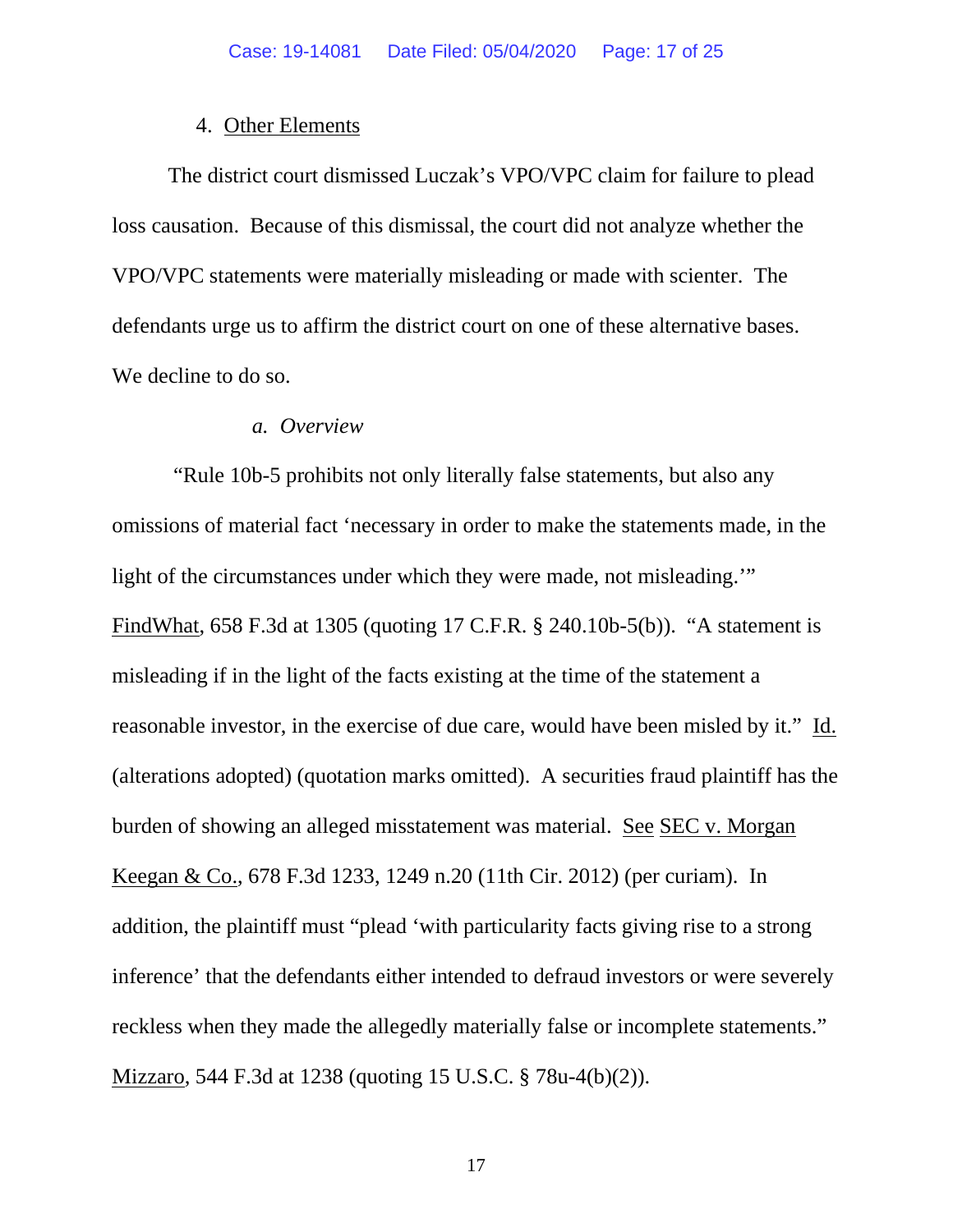Both materiality and scienter are mixed questions of law and fact that must typically be resolved by the factfinder. See SEC v. Merch. Capital, LLC, 483 F.3d 747, 766 (11th Cir. 2007). A court may not dismiss a securities fraud complaint on the basis of materiality unless the alleged misrepresentations are "so obviously unimportant to a reasonable investor that reasonable minds could not differ on the question of their importance." Carvelli, 934 F.3d at 1320 (quotation marks omitted). A plaintiff's allegations of scienter must only be "at least as compelling [to a reasonable person] as any opposing inference one could draw from the facts alleged" in order to survive a motion to dismiss. Brophy v. Jiangbo Pharms., Inc., 781 F.3d 1296, 1302 (11th Cir. 2015) (quotation marks omitted).

#### *b. Falsity*

The complaint sufficiently alleges false statements made by the defendants. Luczak says National Beverage claimed on three specific occasions in 2017 that VPO and VPC were exclusive metrics and that the Company used "proprietary techniques" to interpret them. The complaint also alleges that the corrective disclosures informed the market that VPO and VPC "were not used to manage the business nor were they key performance indicators." The complaint then states with particularity why these statements were supposedly false: pointing to the 2018 corrective disclosures, Luczak alleges "the metrics were not a proprietary, the metrics did not create growth opportunities," and "the supposed underlying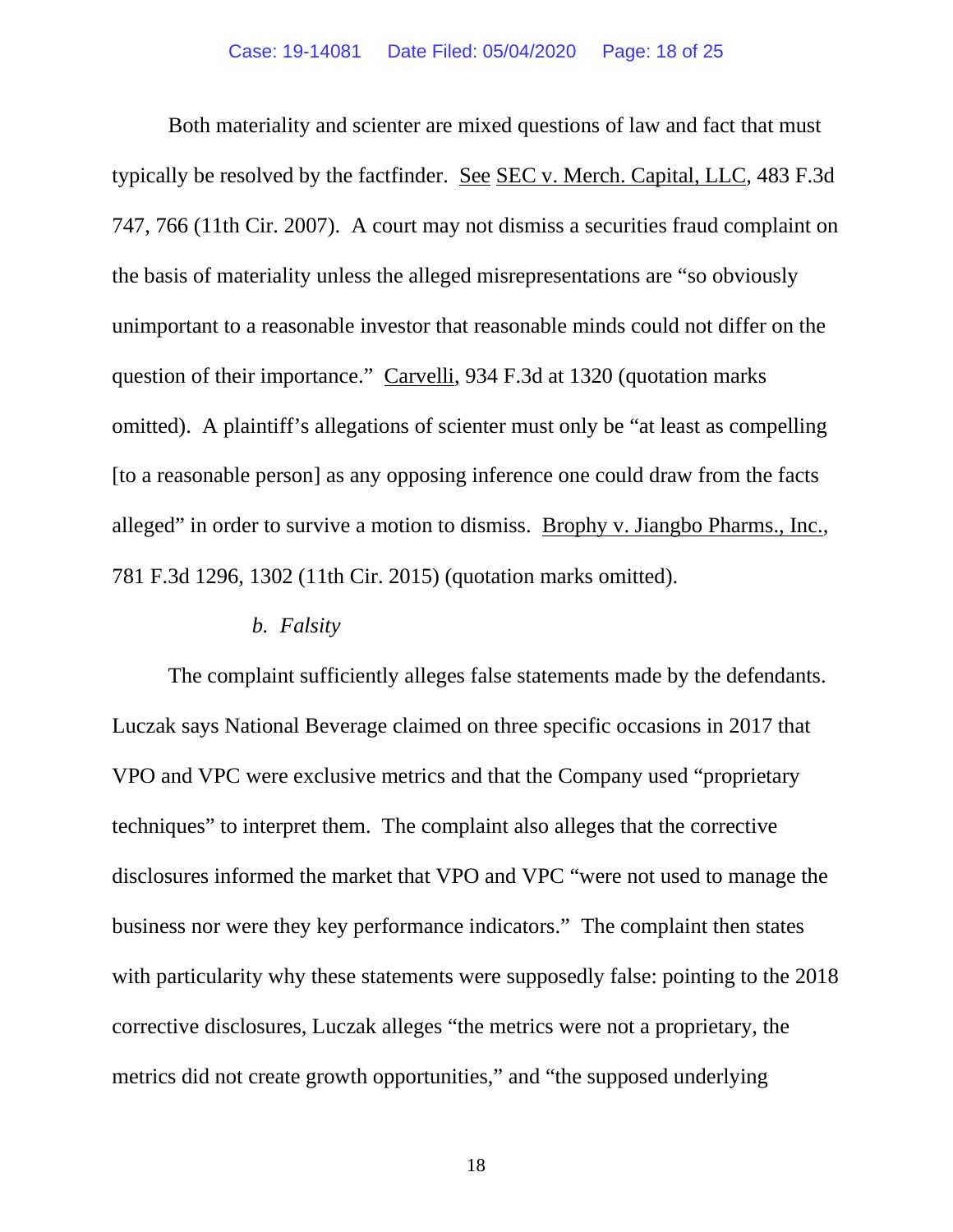'proprietary techniques' lacked a verifiable basis and were not important metrics used to determine sales." It may well be that Luczak is wrong on all fronts, as the defendants claim. But that is for the finder of fact to decide after discovery.

The defendants also say Luczak's complaint is deficient because his allegations of falsity as to the VPO/VPC claim are based in part on statements by confidential witnesses. In Mizzaro, this Court recognized that a court can give less weight "to allegations based on statements proffered by a confidential source depend[ing] on the particularity of the allegations made in each case." 544 F.3d at 1240. The Court went on to say that confidentiality "should not eviscerate the weight given if the complaint otherwise fully describes the foundation or basis of the confidential witness's knowledge, including the position(s) held, the proximity to the offending conduct, and the relevant time frame." Id. Luczak's complaint satisfies this standard. It identifies each confidential witness's job, the time the witness spent in that job, and the relevance of the witness's job to the VPO/VPC allegations. The defendants offer a number of reasons to doubt the credibility of the allegations supported by these confidential witnesses. Again, the defendants may well turn out to be right, but it is improper to weigh the evidence in this way on a motion to dismiss.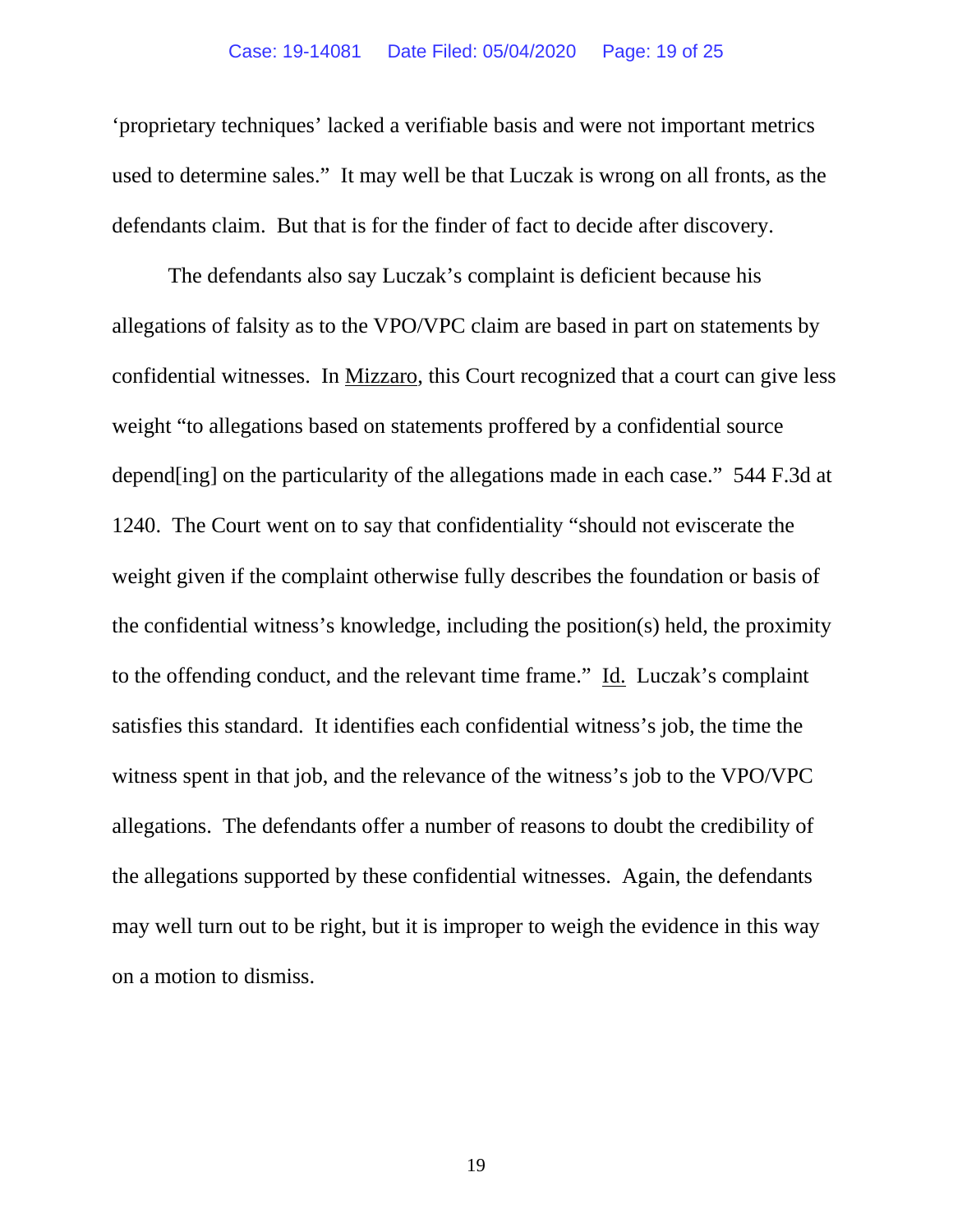#### *c. Materiality*

These alleged misrepresentations were material. The May 4, 2017 press release said National Beverage's treatment of the VPO and VPC metrics "creates growth never before thought possible." The next day, a statement attributed to Caporella said the Company's "impressive VPO calculator" indicated "solid green numbers as we bring FY2017 to a close." The June 2, 2017 press release similarly connected the VPO and VPC calculations to the Company's fiscal health. These are far from the "generalized, vague, nonquantifiable statements of corporate optimism" that constitute nonactionable puffery, as defendants claim. See Carvelli, 934 F.3d at 1319. National Beverage's statements expressed optimism, but they did so by citing to specific strategies and metrics the company said it was using. Cf. Next Century Commc'ns Corp. v. Ellis, 318 F.3d 1023, 1028 (11th Cir. 2003) (per curiam) (collecting caselaw on puffery and stating that "the characterization of a company's performance as 'strong' constitutes mere puffery"). Luczak has alleged that a reasonable investor could have relied on these statements.

# *d. Scienter*

The defendants say that Luczak's reliance on confidential witnesses is also fatal to his claim of scienter. In order for statements from a confidential witness to raise a strong inference of scienter, the statements "must be described with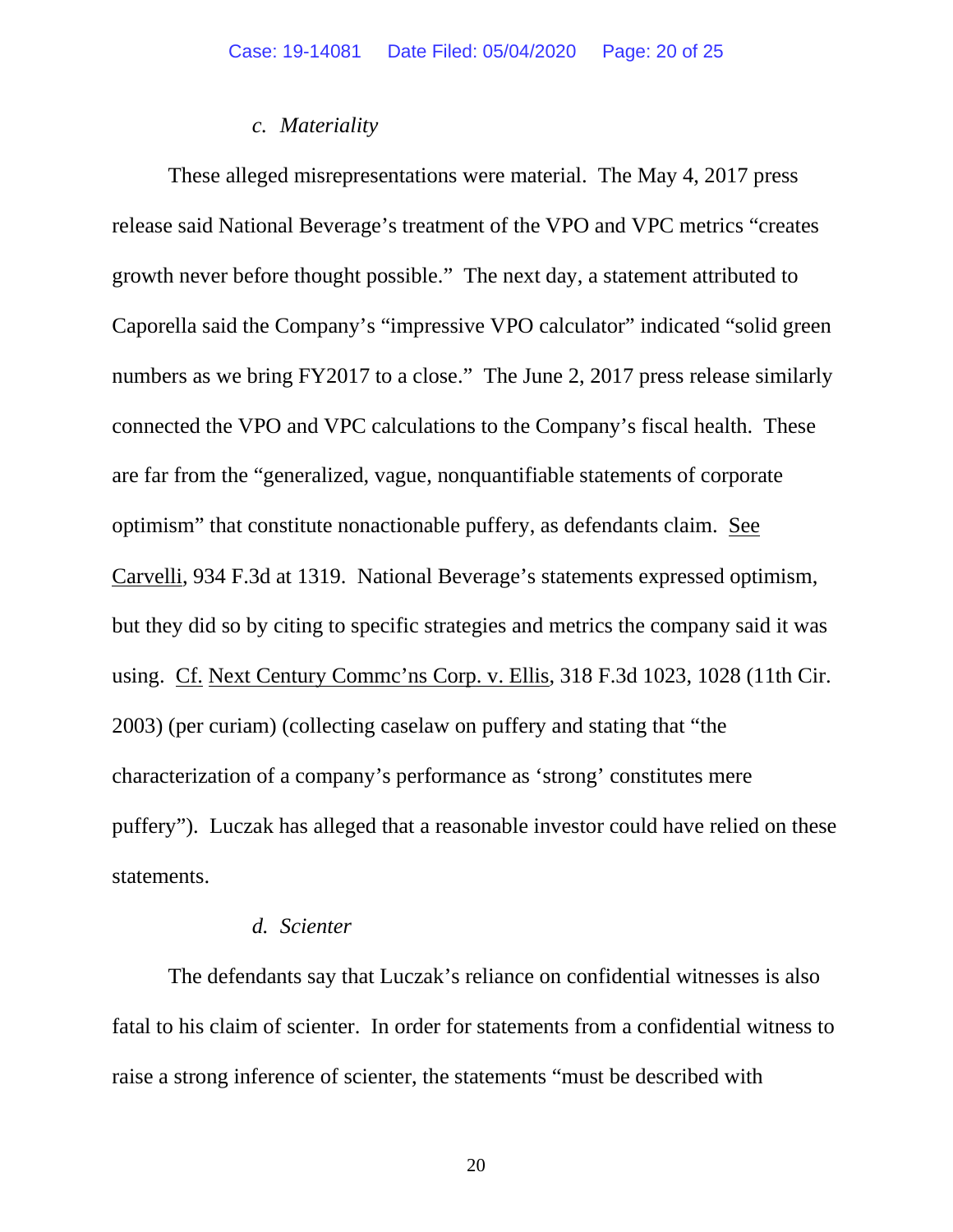sufficient particularity to establish [the witness's] reliability and personal knowledge" and the statements "must themselves be indicative of scienter." Zucco Partners, LLC v. Digimarc Corp., 552 F.3d 981, 995 (9th Cir. 2009); see Mizzaro, 544 F.3d at 1247–48 ("[T]he weight to be afforded to allegations based on statements proffered by a confidential source depends on the particularity of the allegations made in each case, and confidentiality is one factor that courts may consider. Confidentiality, however, should not eviscerate the weight given if the complaint otherwise fully describes the foundation or basis of the confidential witness's knowledge . . . .").

We have discussed how the allegations in Luczak's complaint are sufficiently particular. The complaint also satisfies the "indicative of scienter" requirement because the statements by confidential witnesses regarding VPO and VPC make it at least as likely as not that the defendants acted with scienter in discussing these metrics in 2017. Confidential Witness ("CW") 1 said "the VPC and VPO metrics were not used at National Beverage" and that they were "likely . . . made up by Defendant Caporella." Similarly, CW2 said National Beverage's management never discussed VPO or VPC during conference calls or meetings and that none of the Company's annual and quarterly reports contained information about VPO or VPC. Finally, CW4 said that "never once during CW4's tenure working exclusively with LaCroix did anyone mention the VPC metric." If these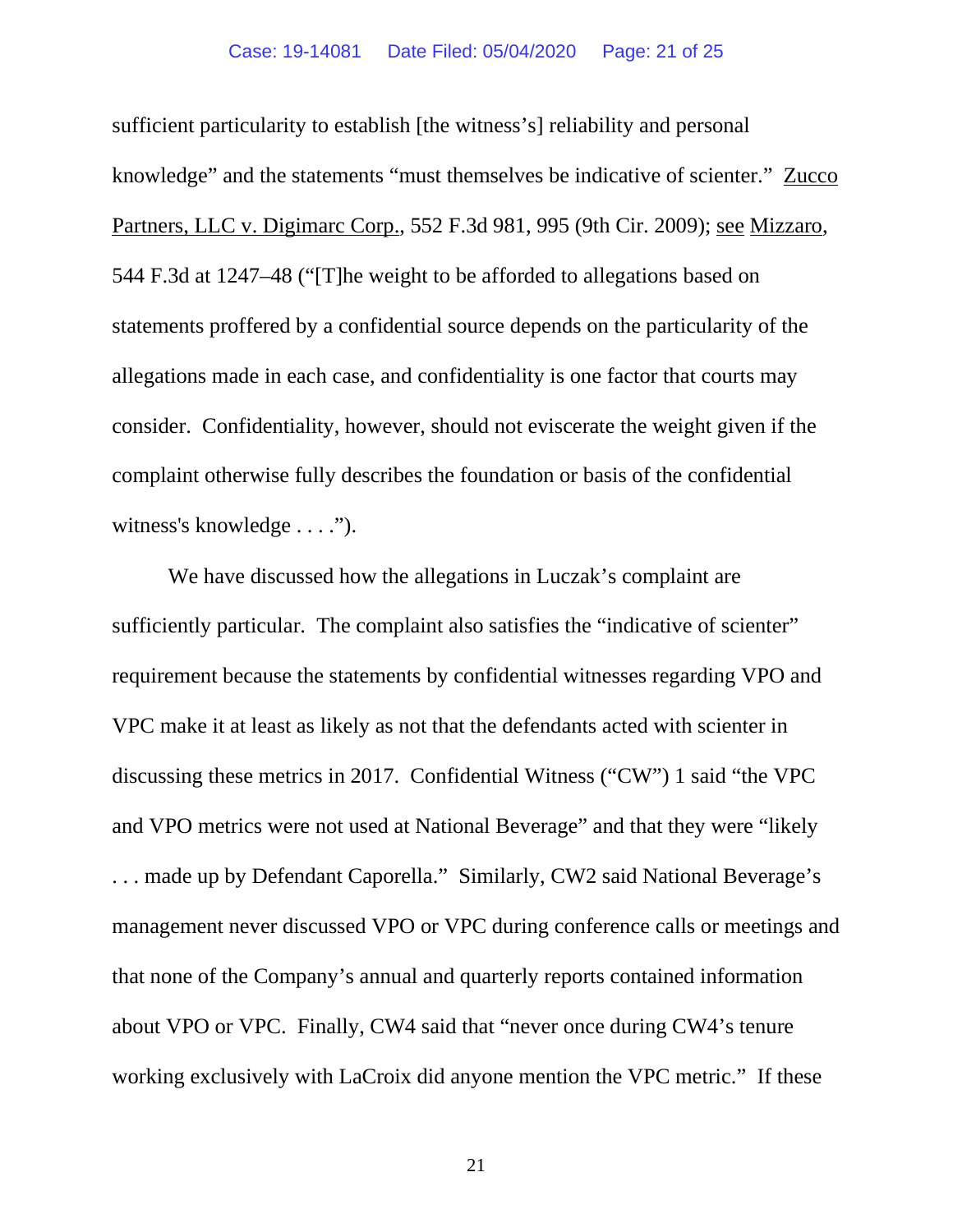allegations are true, they would provide evidence of the defendants' recklessness or knowing falsity in saying National Beverage's positive financial results were confirmed by VPO and VPC. See Institutional Inv'rs Grp. v. Avaya, Inc., 564 F.3d 242, 270 (3d Cir. 2009) (concluding plaintiffs alleged scienter where allegations from confidential witnesses contradict statements "directly and repeatedly" made by corporate officer defendant).

#### B. SEXUAL HARASSMENT CLAIM

Luczak says his complaint pleads loss causation for the sexual harassment claim through his identification of the July 3, 2018 Wall Street Journal article (the "July 3 article") as a corrective disclosure. He argues the July 3 article informed investors that the defendants "had omitted material information regarding their policies," specifically "that the most senior officer charged with enforcing the prohibition on sexual harassment . . . was himself accused as a perpetrator." Br. of Appellant at 28, 30. The district court dismissed the sexual harassment claim on the ground that the July 3 article was a "mere repackaging of already-public information," namely allegations in two lawsuits filed over a year before the July 3 article was published. See Luczak, 400 F. Supp. 3d at 1332 (quoting Meyer, 710 F.3d at 1199).

A document is not per se barred from being a "disclosure" simply because it discusses information that was already available to the public. When a lawsuit has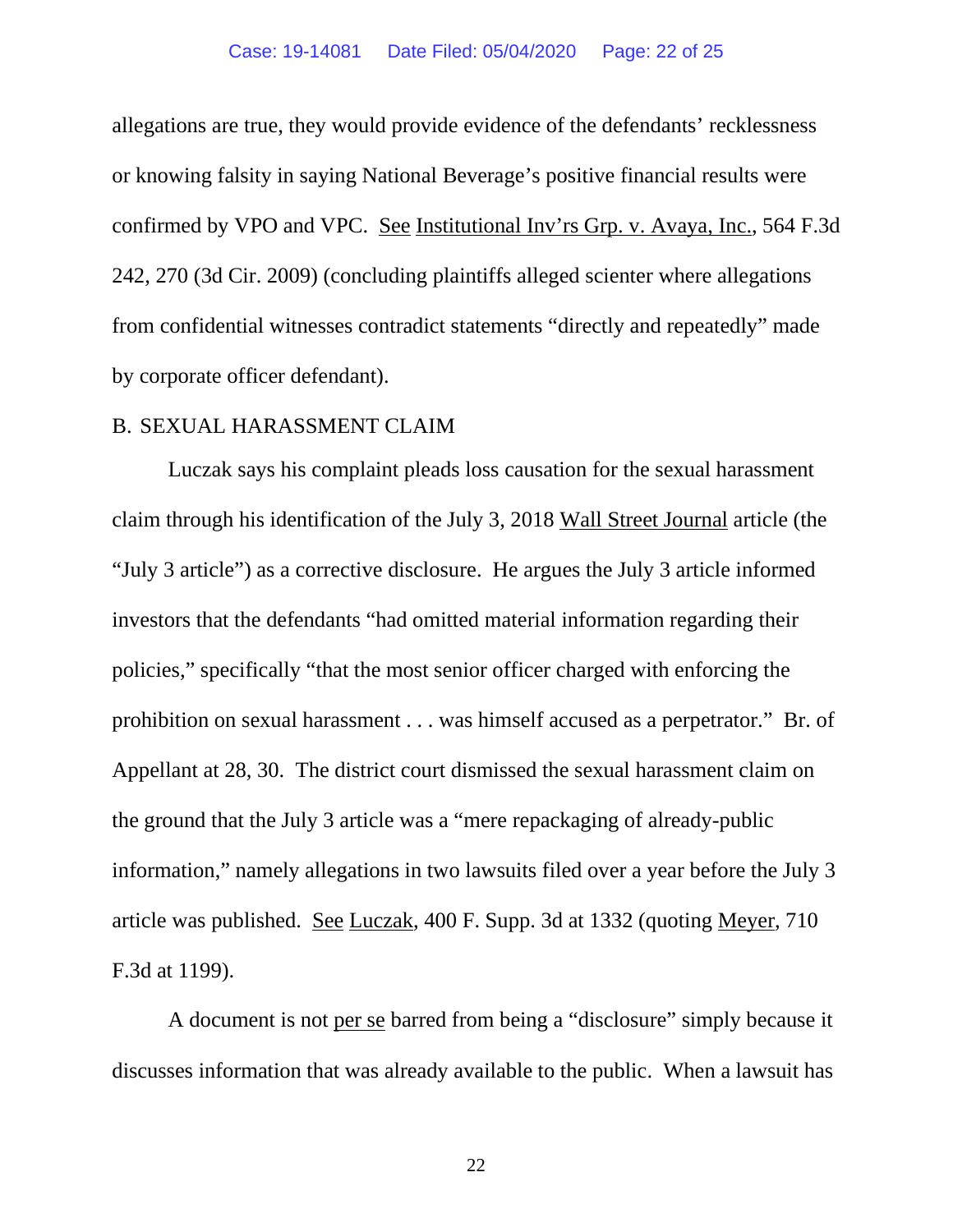not been discussed in any news article or regulatory filings, the suit's first mention in this type of setting can, in certain circumstances, constitute a disclosure. Staehr v. Hartford Fin. Servs. Grp., Inc., 547 F.3d 406, 435 (2d Cir. 2008). "It would be unreasonable" for courts to expect ordinary investors to become aware of "a lawsuit filed in an unlikely venue . . . , that received no publicity whatever . . . and that did not . . . result in published or broadly disseminated opinions within the relevant time period." Id. This Court's opinion in Meyer endorsed the same idea in the context of loss causation. There, the Court clarified that "corrective disclosures must present facts to the market that are new." 710 F.3d at 1197–98 (alteration adopted) (quotation marks omitted). If a document discusses only information of which the market is already aware—including "public filings and other publicly available information"—it "is simply insufficient to constitute a corrective disclosure." Id. at 1198–99.

Luczak has not sufficiently pled that the harassment lawsuits against Caporella were news to the market when the July 3 article was published. As the district court observed, the pleadings mentioned in the July 3 article were publicly accessible on the date of the article's publication. Not only that, both cases were filed in the same court as Luczak's action and yielded dispositive, publicly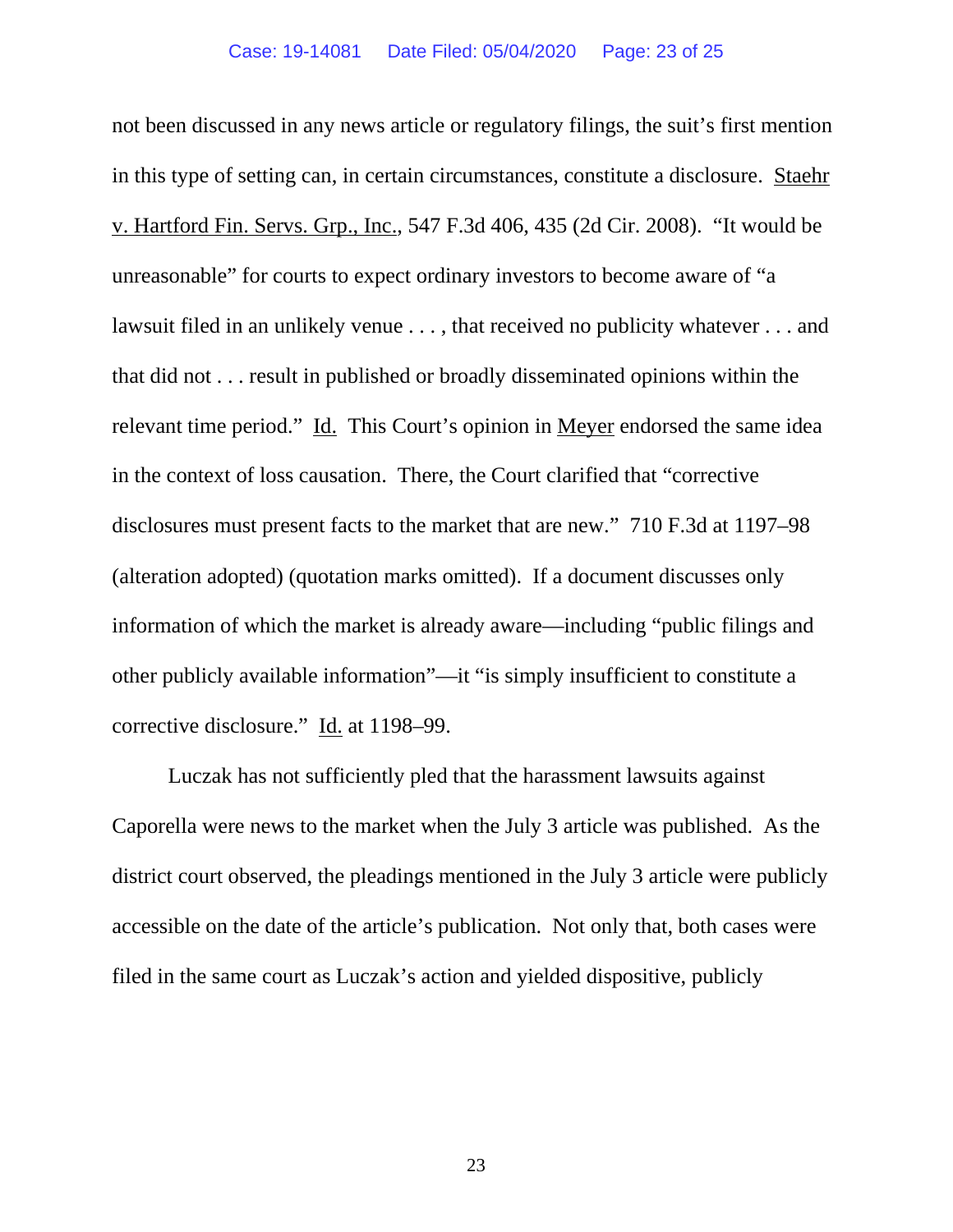accessible orders before the July 3 article was published.<sup>3</sup> Luczak does not contend otherwise.

We also reject Luczak's contention that the July 3 article contained new information through its publication of a statement that one of the plaintiffs in those actions stood by his allegations "100%" and that Caporella's behavior "was definitely inappropriate." This statement reveals no "previously concealed truth." FindWhat, 658 F.3d at 1311 n.28.

Because the July 3 article did not "present facts to the market that are new, that is, publicly revealed for the first time," the district court did not err in dismissing the sexual harassment claim for failure to plead loss causation.<sup>4</sup> See Meyer, 710 F.3d at 1197–98 (quotation marks omitted).

#### **IV.**

To summarize, we hold that the district court properly dismissed Luczak's sexual harassment claim but that it erred in dismissing his VPO/VPC claim for failure to satisfy the elements of Rule 10b-5. We therefore reverse the dismissal of

<sup>3</sup> See Huenefeld v. Nat'l Beverage Corp., No. 16-CV-62881, 2017 WL 4838786 (S.D. Fla. Oct. 24, 2017); Citrullo v. Nat'l Beverage Corp., No. 17-CV-60225, 2017 WL 9360857 (S.D. Fla. Oct. 11, 2017). A court may take judicial notice of the existence of documents filed in related judicial proceedings. Cash Inn of Dade, Inc. v. Metropolitan Dade County, 938 F.2d 1239, 1243 (11th Cir. 1991).

<sup>4</sup> Luczak's opening brief on appeal does not make more than a "passing reference" to the materialization-of-the-risk theory in the context of his sexual harassment claim, so we deem this argument waived. See Feldman v. Am. Dawn, Inc., 849 F.3d 1333, 1345 (11th Cir. 2017).